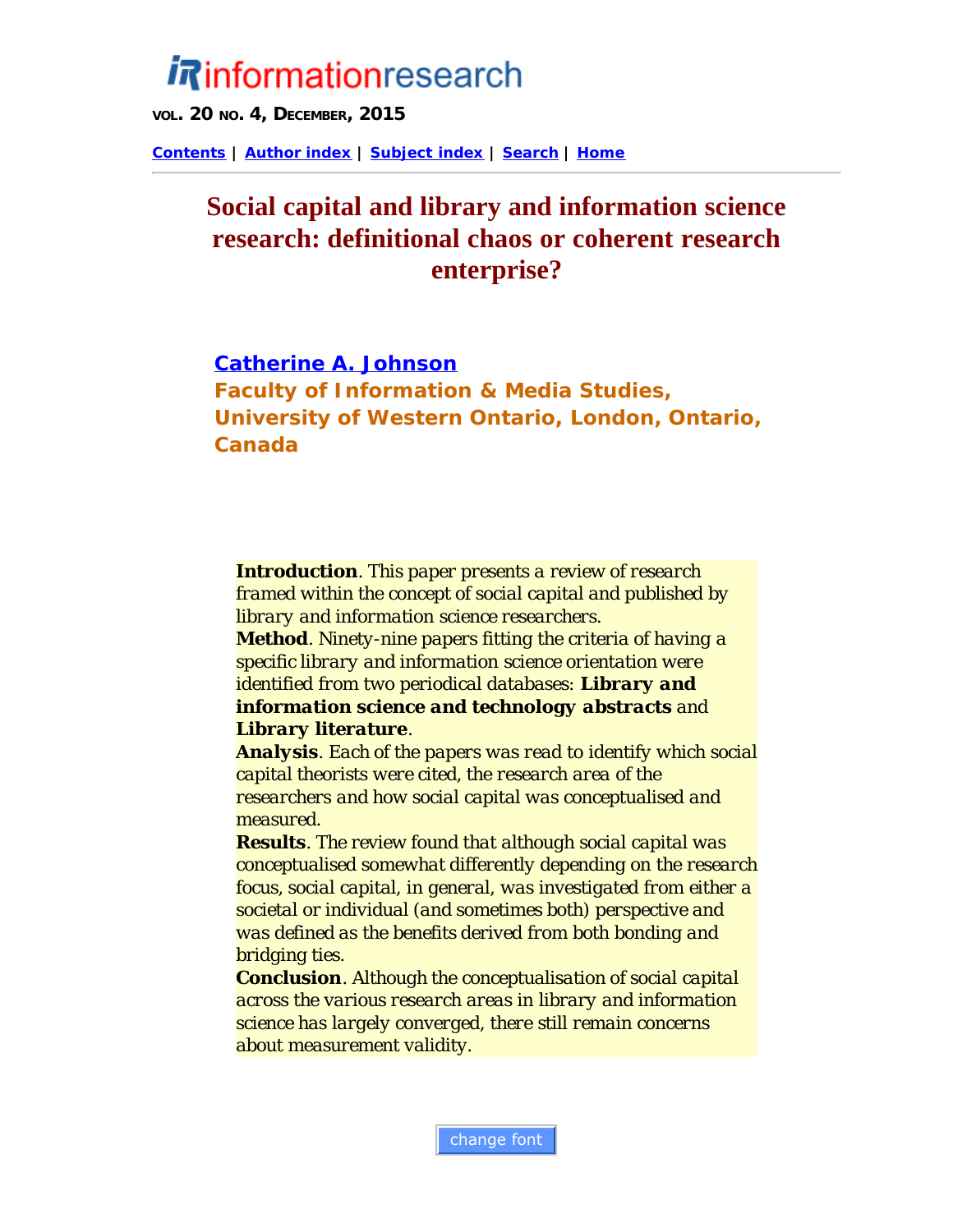# Introduction

Social capital has become one of the most dynamic areas of research in the social sciences in recent years. An indication of the growth in interest in this research area is evident from a search in *Web of Science*, which revealed that the number of papers mentioning social capital in either the title or topic increased from fifteen papers in 1993 to 943 papers in 2014 for an overall total of 9,512 papers during that period. According to Woolcock (2010, p. 470), it can now safely be said that social capital is in the mainstream of the academic research enterprise. Another indication of the popularity of the concept is the plethora of definitions that have also arisen. One researcher has estimated that over 1,200 definitions of social capital have appeared over the last two decades (Dale and Onyx, 2005, p. 15). This has resulted in one of the main criticisms of social capital: its '*definitional chaos*' (Fine, 2010, p. 5) and lack of a consistent conceptual framework and, therefore, the difficulty of developing a rigorous theory of social capital. Nevertheless the concept has proven to be popular over a broad cross section of academic disciplines including library and information science.

Use of the concept of social capital in library and information science research surfaced in 1999 with a paper (**Attewell and Battel, 1999**) that studied the effect of home computers on educational attainment using social capital as a control variable. A second paper appeared in 2000 when the University of Technology, Sydney (2000) published a report of a study conducted amongst Australian public libraries, which used the concept of social capital to understand how libraries help to create trust in communities. The real impetus for interest in studying the intersection of libraries and social capital, however, appears to have been Robert Putnam's talk to the American Library Association meeting in 2002 and the inclusion of a chapter in his book, *Better together: restoring the American community*, (2003) called *Branch libraries: the heartbeat of the community*, which focused on how social capital was generated by a neighbourhood branch library in Chicago. A search of the term *social capital* in the title, abstract or keywords in the database, *Library, information science and technology abstracts* found that since 1998 there have been over 200 academic journal papers either reporting on studies that framed their research using social capital theory or that conceptualised how the theory of social capital could be used in library and information research. This paper will examine those papers to determine whether there has been consistency in how social capital has been conceptualised and defined in library and information research. It will begin with a review of the origins of the concept of social capital.

# **Social capital and social network analysis**

While the community focus of social capital has certainly eclipsed other research efforts, an understanding of social capital's origins in structural sociology and, in particular, social network theory, helps clarify the importance of relationships or ties in the creation of social capital. The main difference between social network theorists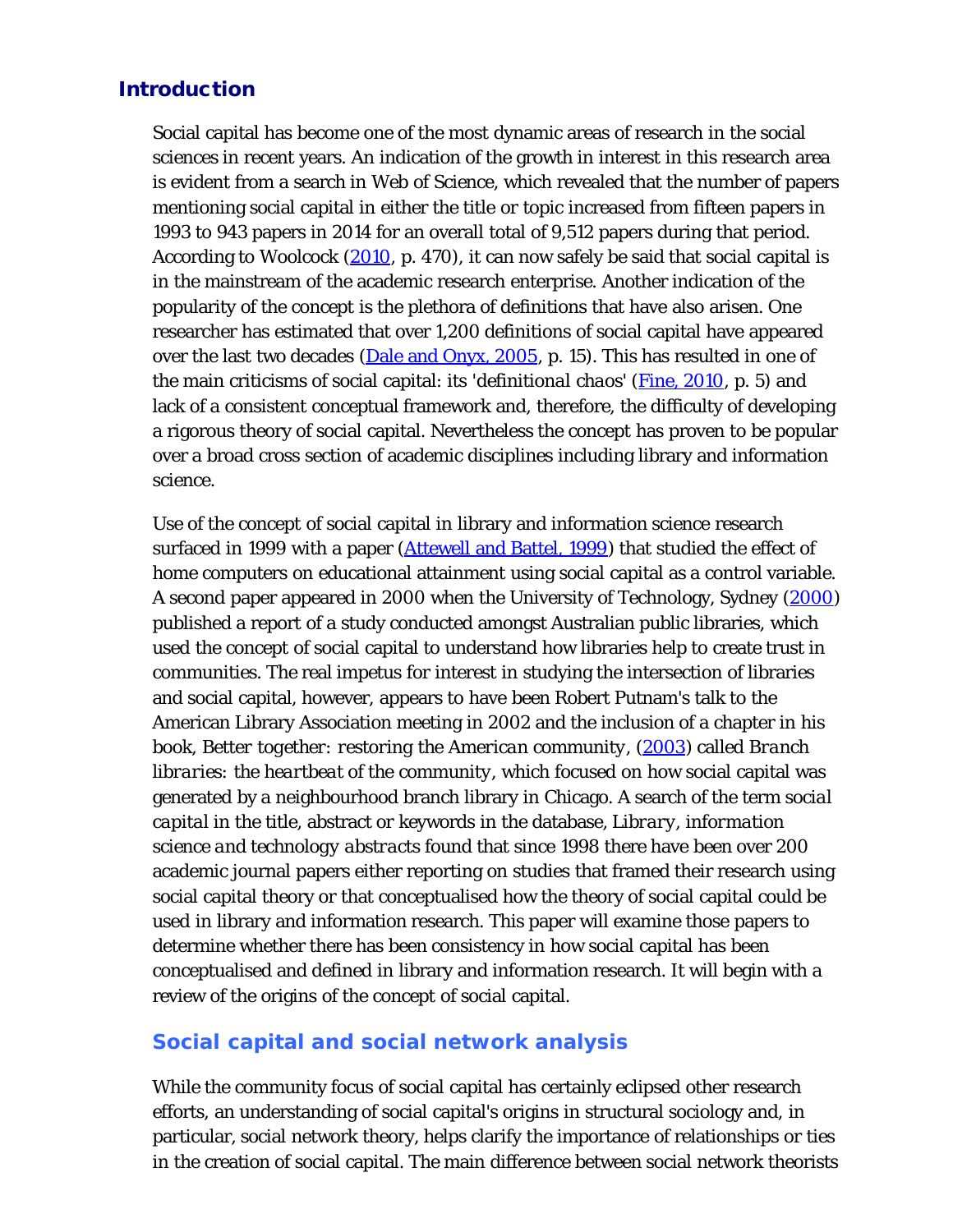and the social capital theorists who focus on the societal benefits of social capital, is that the former take as their unit of investigation the relationships between individuals, while the latter focus on the social capital of the community as a whole. Social network analysts are interested in the influence of the social structure on individuals; that is, the location of individuals in the structure and how the configuration and characteristics of ties that make up the social network affect their access to resources (Portes, 2000). Burt (1992, 1997) showed the importance of social structure through his identification of *structural holes*, which are gaps between two or more networks that people could fill and, thereby, occupy a brokerage position between the networks. The broker would not only link the two networks but could also control the information that flowed between the networks. According to Burt, *'[t]he structural hole argument defines social capital in terms of the information and control advantages of being the broker in relations between people otherwise disconnected in social structure*; (*Burt, 1997*, p. 340).

Granovetter's (1973) concept of the *strength of weak ties*, explains the benefits derived from different types of relationships between individuals. He explains that when people are looking for information about new jobs, the most beneficial ties are those with acquaintances rather than close friends. The advantage of weak ties is that they link people into networks containing new information that they are unable to attain from close ties. Having weak ties in your network, therefore, could be the social capital that gives you an advantage over others. In both Burt's and Granovetter's conceptions of the value of structural location and quality of ties, the underlying assumption is that these ties are often acquired instrumentally.

Strong ties that are characterised by trust and reciprocity, and weak ties that link into new networks relate to the bonding and bridging concepts that make up essential components of the theory of social capital. While bridging social capital is usually associated with individual level social capital, bonding social capital is more associated with the community or collective view of social capital. Bonding social capital is based on the idea that large, dense networks and people with common values can be resourceful to one another, working together to achieve mutually beneficial ends. It is more closed in nature, and contained within the stronger relationships among members of a group. Bridging social capital comprises the weak ties that link into different social networks and thus provide greater access to more varied and often higher quality resources.

These two different effects of social capital, the collective and individual benefits of social relationships, and two different types of social capital, bridging and bonding ties, represent the major strains of social capital research. In the next section I will examine papers published in library and information science journals to determine how these concepts are incorporated into library and information science research.

#### Method

To draw conclusions as to how social capital theory is utilised in library and information research, I searched the databases referred to earlier. I searched for the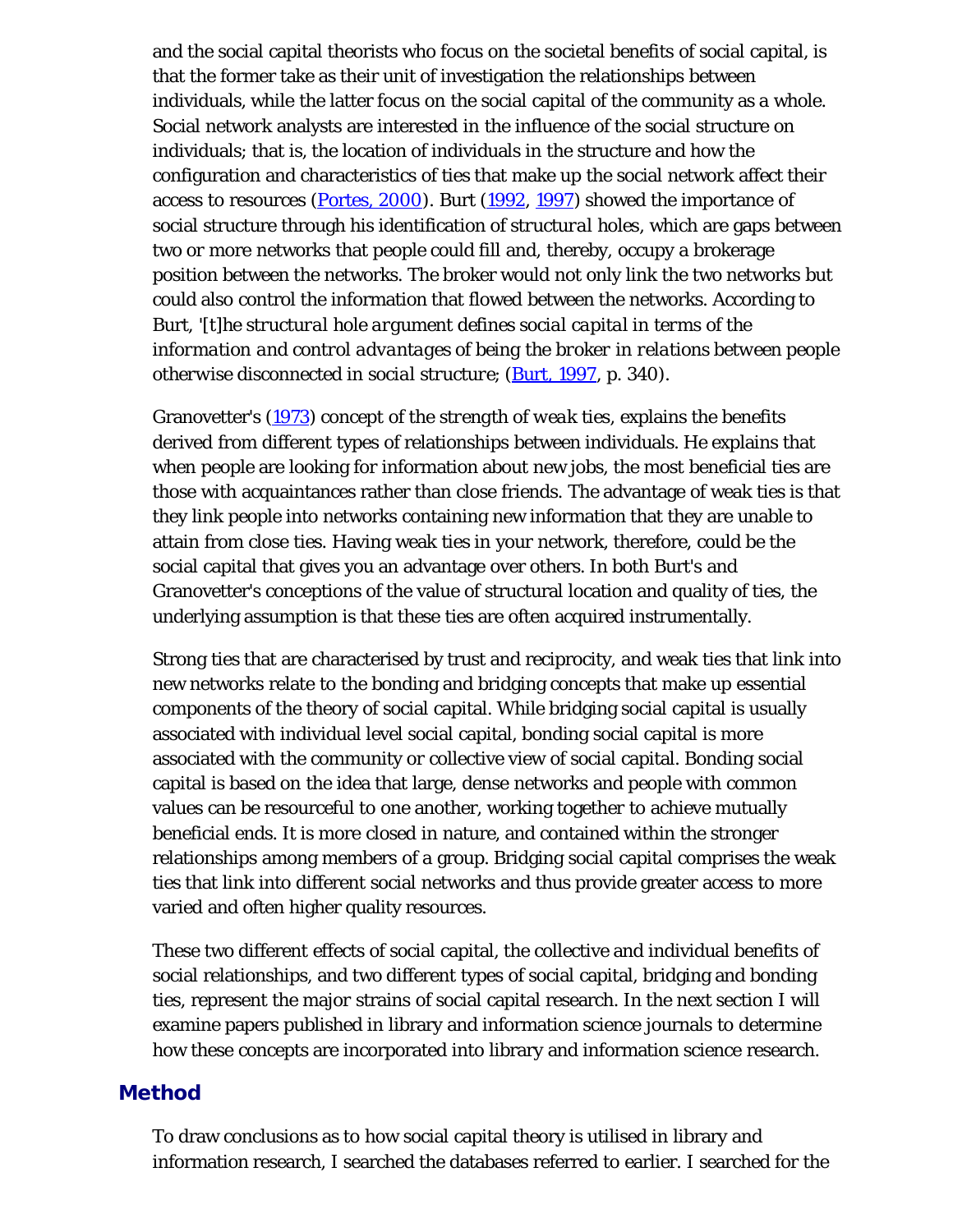term *social capital* in the title, abstract, subject or author supplied keywords for both databases up to December 2014. I retrieved 201 records of papers published in English in peer-reviewed journals. To further refine the search I included only papers that had a specific library and information science orientation and focused on social capital as a theoretical framework. The journal titles were also checked against a list of core journals within library and information science that were compiled from expert opinion surveys, acceptance and circulation rates, impact factors, and whether they contained papers by local library and information science faculty (Nixon, 2014). However, I did not exclude papers from journals not on this list as that would have omitted papers written by, or of specific interest to, many library and information science faculty and researchers. For instance, the papers by Gong, Japzon and Chen (2008) and Svendson (2013) although not published in journals included in the core list of library and information science journals, met the other criteria and had a strong library and information science focus (both were about libraries). This narrowed the list to ninety-nine papers, of which seventy-nine were empirical studies and twenty consisted of conceptual papers, editorials, or reviews of social capital research. All of the papers were read to ensure that social capital was the primary focus of the paper, included a definition of social capital, and for the empirical studies included a literature review and methodology sections. While library and information science researchers do not restrict themselves to journals accessed through databases searched, I believe the papers retrieved provide a representative sample of the type and scope of library and information science research using social capital as a conceptual framework. The dates in which these papers appeared are presented in Figure 1.



**Figure 1: Number of library and information science papers published 1999 to 2014 that focus on social capital research (total=99)**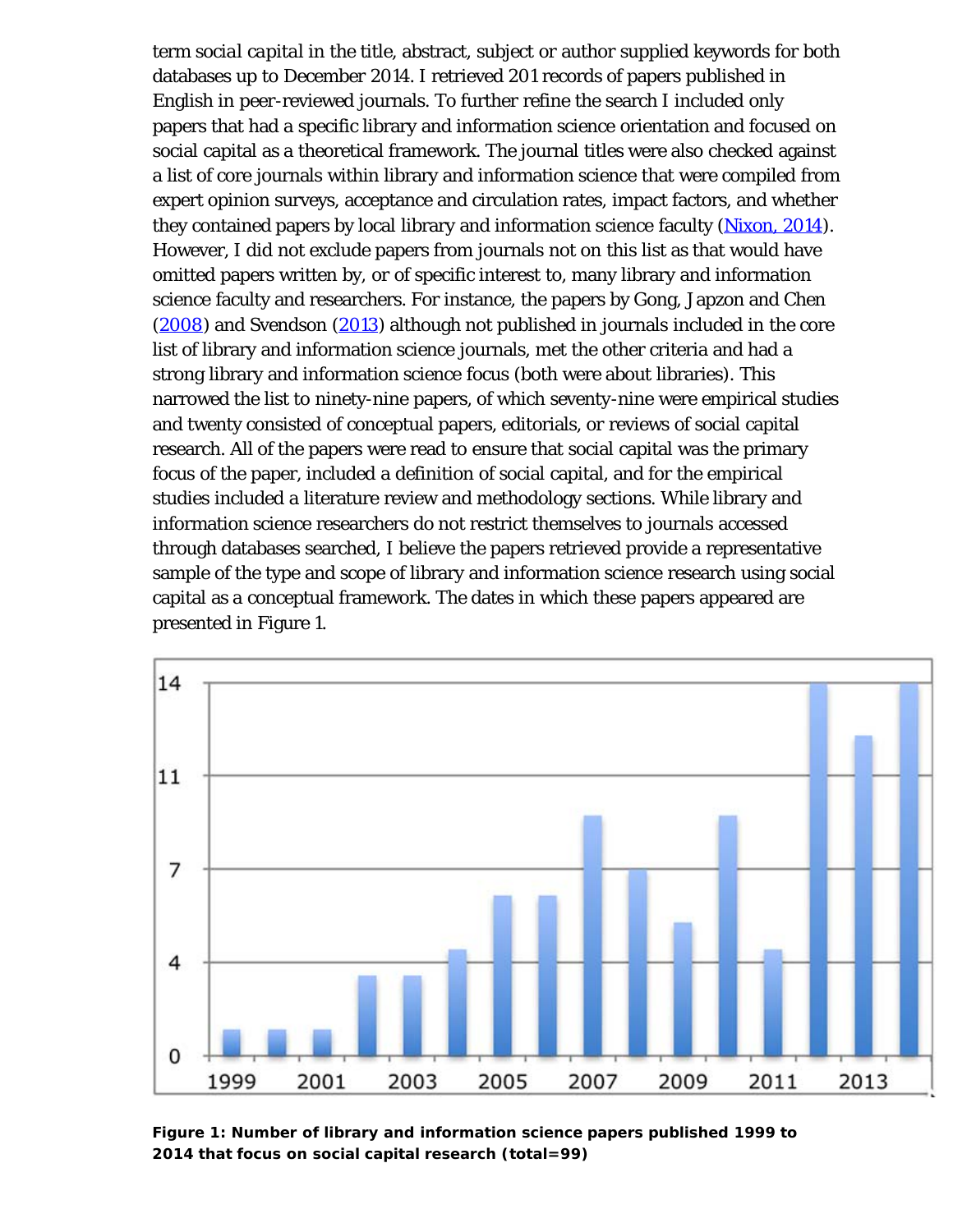As is apparent from the above chart, the number of library and information science papers focusing on social capital research has risen steadily since the first paper appeared in 1999, with the years 2012 to 2014 showing an increasing number of publications than previous years. This suggests that social capital research continues to be of growing interest to library and information science researchers. Some journals showed a greater propensity to publish social capital papers than others: *Library & Information Science Research* (11), *Journal of the Association for Information Science & Technology* (7), *Behaviour & Information Technology* (7), and *The Information Society* (6) were prominent disseminators of social capital research.

To track how social capital is conceptualised in library and information science research, as either a collective or individual resource, or a combination of both, it is necessary to examine the definitions of social capital used by the researchers and the scholars they cite. Figure 2 presents the number of times social capital scholars were cited in the papers included in this study.



**Figure 2: Top cited social capital scholars in library and information science research**

The most commonly cited scholar was Robert Putnam who was cited in fifty-four of the papers. His book, *Bowling alone: the collapse and revival of American community* (*Putnam, 2000*), is also one of the most highly cited works, having been cited over 32,000 times according to Google Scholar. Coleman, with twenty-seven citations, is usually included along with Putnam in the literature reviews. A typical definition of social capital in the library and information science papers that cite Putnam explains what social capital is as well as its benefits: social capital '*refers to networks, norms, trust and mutual understanding that bind together the members of human networks and communities and enable participants to act together more effectively to pursue shared objectives*' (Widén-Wulff and Ginman, 2004, p. 449).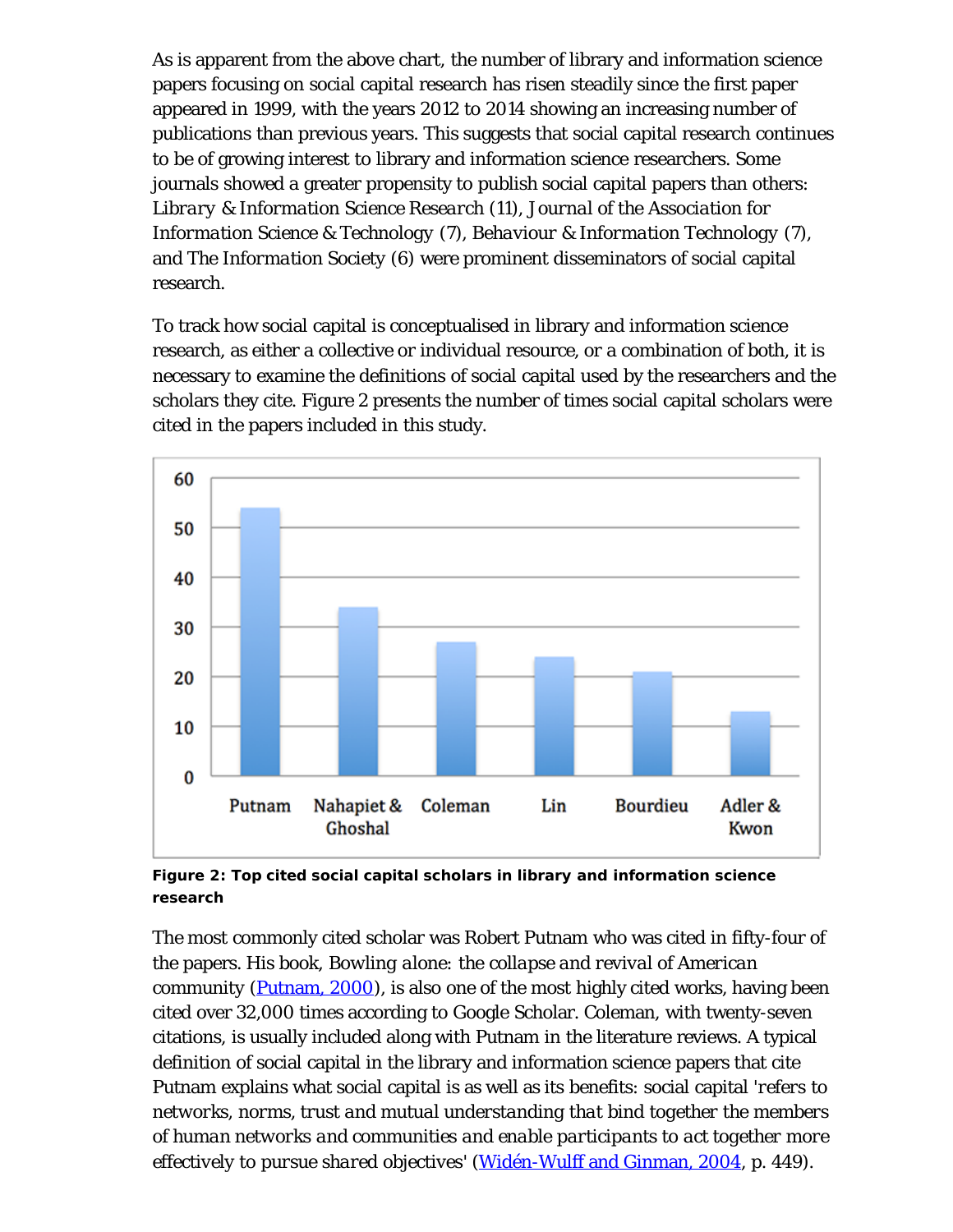Most papers that focus on Putnam's conceptualisation emphasise the societal benefits of social capital: '*Social capital is associated with multiple societal developments, democracy, economic development, government efficiency, community development, schooling, individual health and well-being, and with combatting crime, drug abuse, and teenage pregnancies*' (Varheim, Steinmo and Ide, 2008, p. 878). Another example is from Cao, Lu, Dong and Tang who combine definitions from Nahapiet and Ghoshal (1998) and Putnam (2000) in their definition of social capital:

*Social capital is a resource that helps sustain a community... social capital encourages collaboration and cooperation between members of groups for their mutual benefit. Thus, social capital theory can capture the essential content of information exchange and social collaboration (Cao, Lu, Dong and Tang, 2013, p. 1672).*

Nahapiet and Ghoshal's (1998) paper is one of the most highly cited in social capital research (11,106 citations according to Google Scholar's database) and was also highly cited by papers in this study (by thirty-four out of ninety-nine papers). Although mostly of interest to management scholars, library and information science researchers also find Nahapiet and Ghoshal's interpretation of social capital to be particularly helpful in understanding information sharing within or among organizations. Aware of different scholars' focus on one or the other of social capital's dimensions (bonding or bridging social capital), Nahapiet and Ghoshal insist that social capital is not a one-dimensional concept. Incorporated in their definition of social capital is the idea of resources in social networks available to individuals as well as the close, trust-building ties that lead to information sharing. They define social capital as '*the sum of the actual and potential resources embedded within, available through, and derived from the network of relationships possessed by an individual or social unit*' (Nahapiet and Ghoshal, 1998, p. 243). They identify three dimensions of social capital: structural, relational and cognitive. Structural social capital refers to the overall pattern of connections between actors: density, connectivity and hierarchy.

Granovetter (1973) and Burt (1992) and other structural sociologists are referenced in relation to structural social capital. Relational social capital is conceived as assets created and leveraged through relationships. These assets are behavioural rather than structural, and consist of trust, norms and sanctions, obligations and expectations, identity and identification (Nahapiet and Ghoshal, 1998, p. 244). The major scholars they cite associated with these concepts include Fukuyama (1995), Putnam (1993, 1995), Bourdieu (1986), Coleman (1990), and Burt (1992). The cognitive dimension of social capital is their unique contribution to the development of social capital theory and not often included in the literature outside of management studies. Cognitive resources refer to '*resources providing shared representations, interpretations and systems of meaning among parties*' (Nahapiet and Ghoshal, 1998, p. 244). This concept is important to the authors because it relates to how social capital leads to the creation of intellectual capital, an outcome of sharing knowledge and information.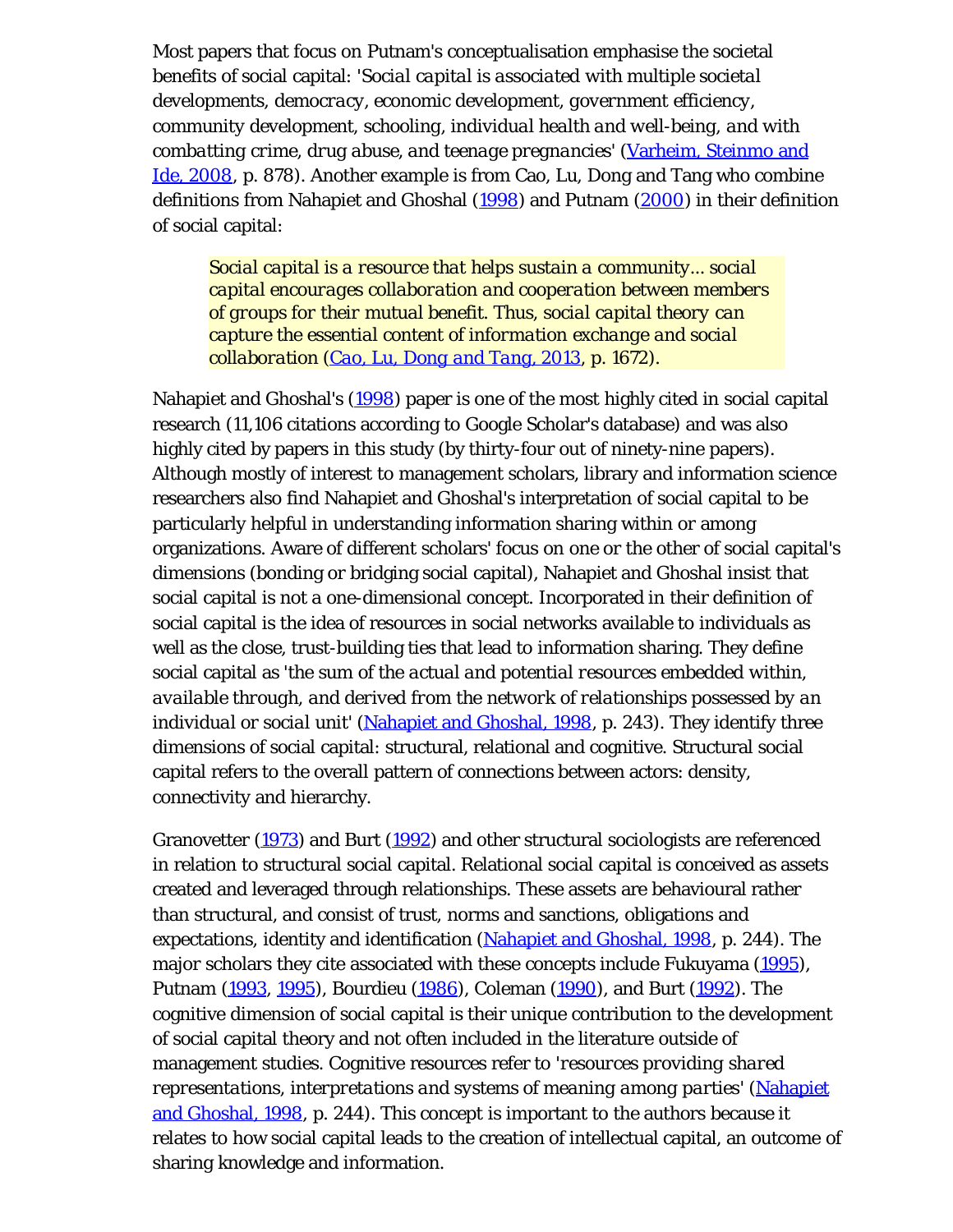Closely connected to Nahapiet and Ghoshal's conceptualisation is Adler and Kwon's conceptual model (2002), is cited thirteen times by papers in this study, usually along with Nahapiet and Ghoshal. Adler and Kwon call social capital an umbrella concept '*that attracts researchers from heterogeneous theoretical perspectives*' (2002, p. 18). Their definition draws together both conceptions of social capital and state that how social capital is defined and what conceptions are emphasised vary depending on whether the focus is on the substance, sources or effects of social capital and whether the units of study include the relations between actors (bridging ties) or the structure of relations within a collectivity (bonding ties) or both (Adler and Kwon, 2002, p. 19). Their definition encompasses internal and external ties and allows social capital to be attributed to both individual and collective actors: '*Social capital is the goodwill available to individuals or groups. Its source lies in the structure and content of the actor's social relations. Its effects flow from the information, influence, and solidarity it makes available to the actor*' (Adler and Kwon, 2002, p. 23). Their social capital framework comprises three dimensions or aspects: opportunity, motivation and ability, which map well on to Nahapiet and Ghoshal's dimensions. Opportunity refers to the structural aspects of social capital: the types of ties, frequency of interaction and number of ties to which individuals are connected. Motivation is similar to Nahapiet and Ghoshal's relational dimension of social capital: the norms, trust and shared values among ties that can either remain dormant, but can also be instrumentally accessed to achieve certain ends. Ability is similar to Nahapiet and Goshal's idea of the cognitive dimension or shared beliefs among members of a collectivity. As with Nahapiet and Goshal, this third dimension is not well-defined and difficult to distinguish from the structural and relational forms of social capital. Ability, defined as the '*competencies and resources at the nodes of the network*' (Adler and Kwon, 2002, p. 26), can also be conceived of as the quality of the resources in the network, which, according to Lin (2001) and other social network theorists, is the core concept within the theory of social capital.

With twenty-four citations in the sample as well as 6,310 citations according to Google Scholar, Nan Lin is also a major scholar in social capital research. Lin's social capital theory (2001) evolved directly out of social network theory and social resources theory that he developed in the 1980s (Lin and Dumin, 1986). Lin builds on Burt's (1992) and Granovetter's (1973) concepts of structural location and promulgates a social capital theory that emphasises the advantages that are gained from the quality of an individual's social network. Lin's network theory of social capital explains how social capital arises out of the network structure and provides us with a greater understanding of the causal direction of social capital (Lin, 2001; Lin, Cook and Burt, 2001; Lin and Erickson, 2008). Lin's definition is close to Bourdieu's class-based analysis, as he claims that the quality of social capital increases as one moves into higher levels of the social structure. Lin defines social capital as '*resources embedded in social networks accessed and used by actors for actions*' (Lin, 2001, p. 25). He regards the accumulation of weak (or bridging) ties as a deliberate strategy to access higher quality resources that are often available from people in more distant networks. In addition, people who have a variety of ties linked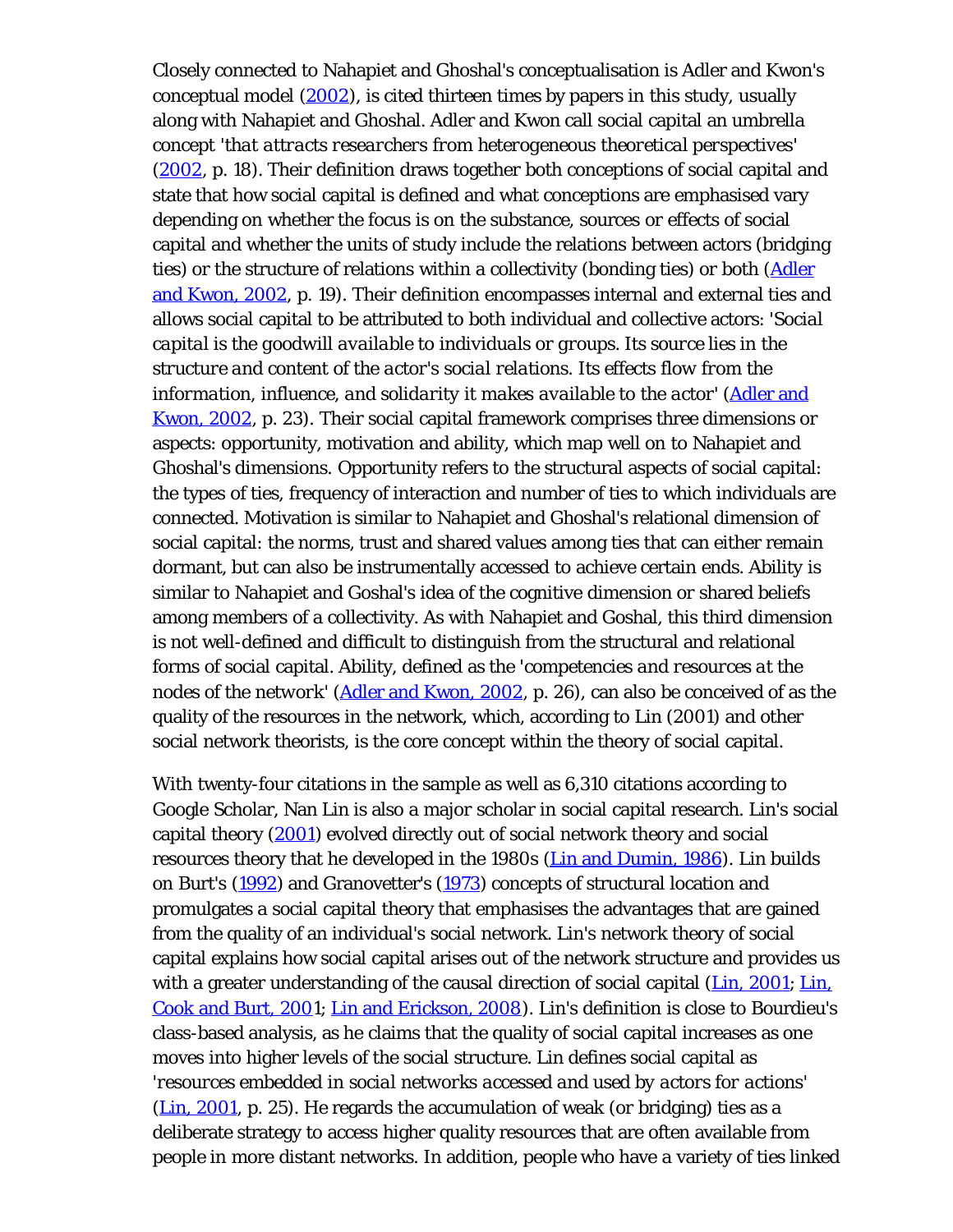to different skills and assets (diversity) tend to do better than those whose networks are largely made up of close friends and family (*Erickson, 2003*).

Lin measures social capital using a position generator which calculates social capital based on the quality of ties to which an individual has access. The position generator consists of a list of occupations or other structural positions that represent hierarchical positions in the social structure (Lin, 2001, p. 88). Research participants are asked to indicate whether they know anyone in each of these occupations whose status is determined by empirically derived prestige scores. The quality of social capital is based on a combination of reach, the highest-ranking occupation to which an individual has access; diversity, the number of different occupations to which an individual has access; and extensity, the difference between the highest and lowest positions accessed. Despite Lin's focus on instrumental ties, he also acknowledges the importance of expressive forms of social capital, which are the social and emotional support derived from close friends and family. Nevertheless, these expressive forms of social capital are rarely examined in studies conducted by Lin.

Pierre Bourdieu, with twenty-one citations by authors in this study as well as nearly 22,000 citations according to Google Scholar for his paper *The forms of capital* (1986), was most often cited in the literature reviews when explaining the origins of the concept of social capital. but his ideas were usually not explicated beyond quoting his definition of social capital (see for example, **Elbeshausen**, 2004; Liao, 2012; and Oztok, 2013). However, in a few cases, Bourdieu's conceptualisation of social capital was the focus of the study. For instance, concerned with the expansion of the concept of social capital beyond its original scope, Yuan, Gay and Hembrooke (2006) limited their study to Bourdieu's definition: '*properties of a network structure that members of the network can access and activate in order to achieve their goals*' (p. 27). Other scholars focused on Bourdieu's class-based analysis. Lin and Chen's study (2012) of the differential power among taggers was based on Bourdieu's conception that possession of cultural and social capital determines one's social status and influence (p. 541). Moniarou-Papconstantinou and Tsatsaroni's study (2012) of the educational trajectories of library and information science students focused on Bourdieu's concept of habitus which '*provides the means for understanding how differences of social, cultural and economic character may influence the way young adults perceive the available opportunities, and lead them to make appropriate choices*' (p. 240). Since Nahapiet and Ghoshal (1998) also focus on Bourdieu's concept of network assets, several of the knowledge management studies also referenced Bourdieu (Wickramasinghe and Weliwitigoda, 2011; Wu, Chang and Chen, 2008; Huvila, Holmberg, Ek and Widén-Wulff, 2010) when discussing the relational dimension of social capital.

Although both individual and collective returns should be considered in assessing social capital, many studies focused on either one or the other based on the context and motivation of the study. In the next section I will examine the library and information science literature on social capital to determine, among other things, whether studies incorporated both concepts of bonding and bridging ties, and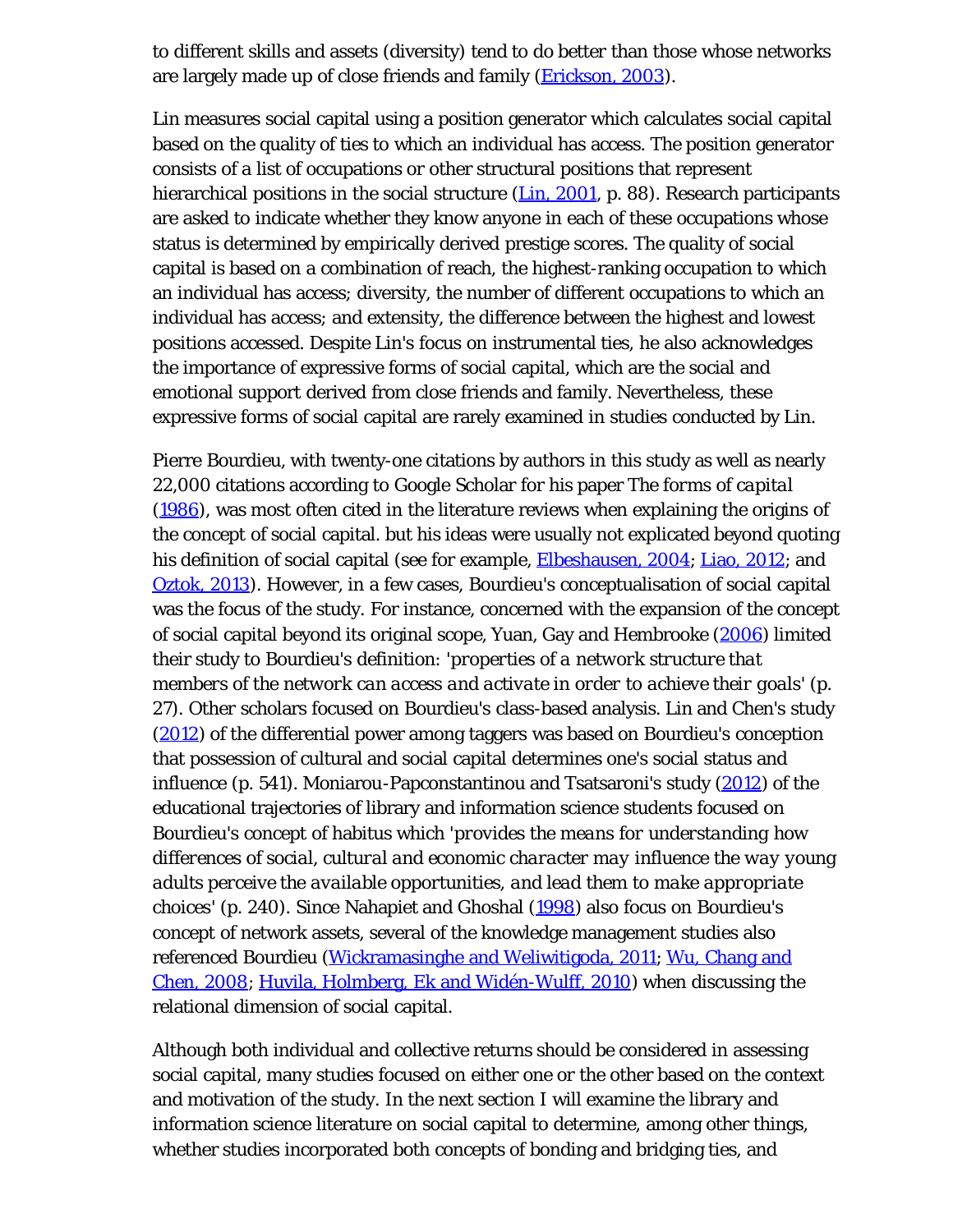whether one concept was used more frequently than the other.

# Social capital and library and information science research

The concept of social capital fell under several areas of library and information science research: public libraries (27%), offline and online communities (24%), knowledge management (19%), information and communication technologies (use and impact on society) (13%), information seeking (6%), educational attainment (4%), online learning (4%), author collaboration (3%) and one paper focusing on measurement of social capital. The numbers of papers in each research area are presented in Figure 3.



**Figure 3: Library and information research areas using concepts of social capital (based on empirical research studies) (n=79)**

# **Public libraries and social capital research**

Twenty-one papers reporting on empirical research were published focusing on how public libraries help to create social capital, both in the communities in which the libraries are located as well as for individuals using the library. While much of the earlier studies came out of Australia, the most current research has come mainly from two sources: the *Public Library – Arenas for Citisenship (PLACE)* project in Norway, which has produced ten papers, and studies conducted by Catherine Johnson and Matthew Griffis in both the United States and Canada, which have produced six papers.

Because public libraries are community organizations, Putnam's community level social capital concept has most frequently been used to identify the links between public library use and the creation of social capital. In the PLACE studies, social capital is usually interpreted as the creation of generalised trust (Varheim 2009).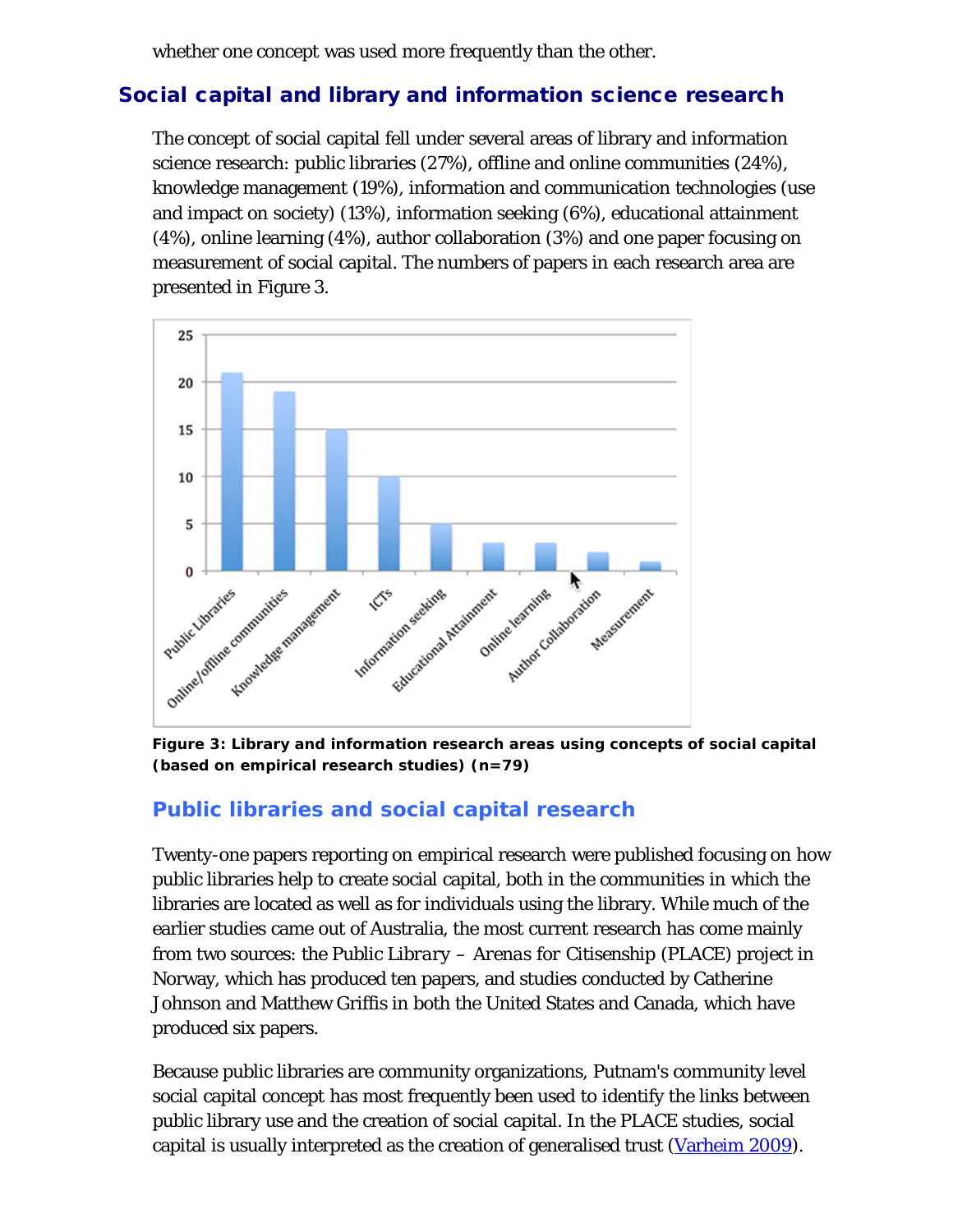Because of the high levels of immigration in Norway, the researchers were motivated to show how public libraries can help to integrate immigrant groups into Norwegian society. They focus mainly on Putnam's definition that comprises both bonding and bridging social capital:

*In social-capital research, there are two forms of social capital: bonding social capital in the form of networks and thick confidence (particularised trust) between members of tight and highly-integrated groups; and bridging social capital in the form of networks and thin confidence (generalised trust) across primary belongings (Aabo and Audunson, 2012, p. 141).*

They call this the societal perspective. They add another perspective, called the institutional perspective, which relates to the trust building '*effects of universalistic and impartial public institutions and democracies*' (Varheim 2014, p. 259). The researchers demonstrate that libraries are useful in bringing disparate people together in a safe place where they have the opportunity to get to know one another, or at the least, observe each other, and therefore increase levels of trust among them. They developed two concepts related to bridging and bonding social capital that help to explain this process: low intensive and high intensive meeting places. Low intensive meeting places are places where people are exposed to '*other values and interests than those they adhere to themselves*' (Aabo, Audunson and Varheim, 2010, p. 17). These places can be assumed to exist of potential, or latent, weak bridging ties. High intensive meeting places are just the opposite: they are places where people gather who generally share similar values, customs and world view, which are equivalent to bonding ties.

In attempting to understand where social capital comes from, the PLACE researchers hypothesise that the first step to creating trust (considered equivalent to social capital) was to reduce inequality. Because libraries are universalistic institutions, open to everyone and provide a standardised service, it is the ideal location in which to observe the micro-mechanisms that lead to greater trust (Audunson, Varheim, Aabo and Holm, 2007). It was expected that contact between new immigrants and longer term residents in libraries would result in the development of trust between them and thus a greater integration into the dominant society. Their studies, however, have had mixed results. Based on interviews and observations within the library, the researchers found that both high- and low-intensive meetings took place in the library (Audunson *et al.*, 2007; Aabo and Audunson, 2012; Aabo *et al.*, 2010) and that most of the interactions that took place within the library were between friends and family and thus equivalent to bonding social capital. A study (**Audunson**, Essmat and Aabo, 2011), which involved interviews with nine immigrant women, showed that these women, through their use of the library, established contacts with the majority population, and thus increased the feelings of trust towards them.

A similar study by Varheim, this time involving undocumented immigrants in Colorado, found that although trust in the library increased through attendance at library programmes, this trust did not extend beyond librarians and other library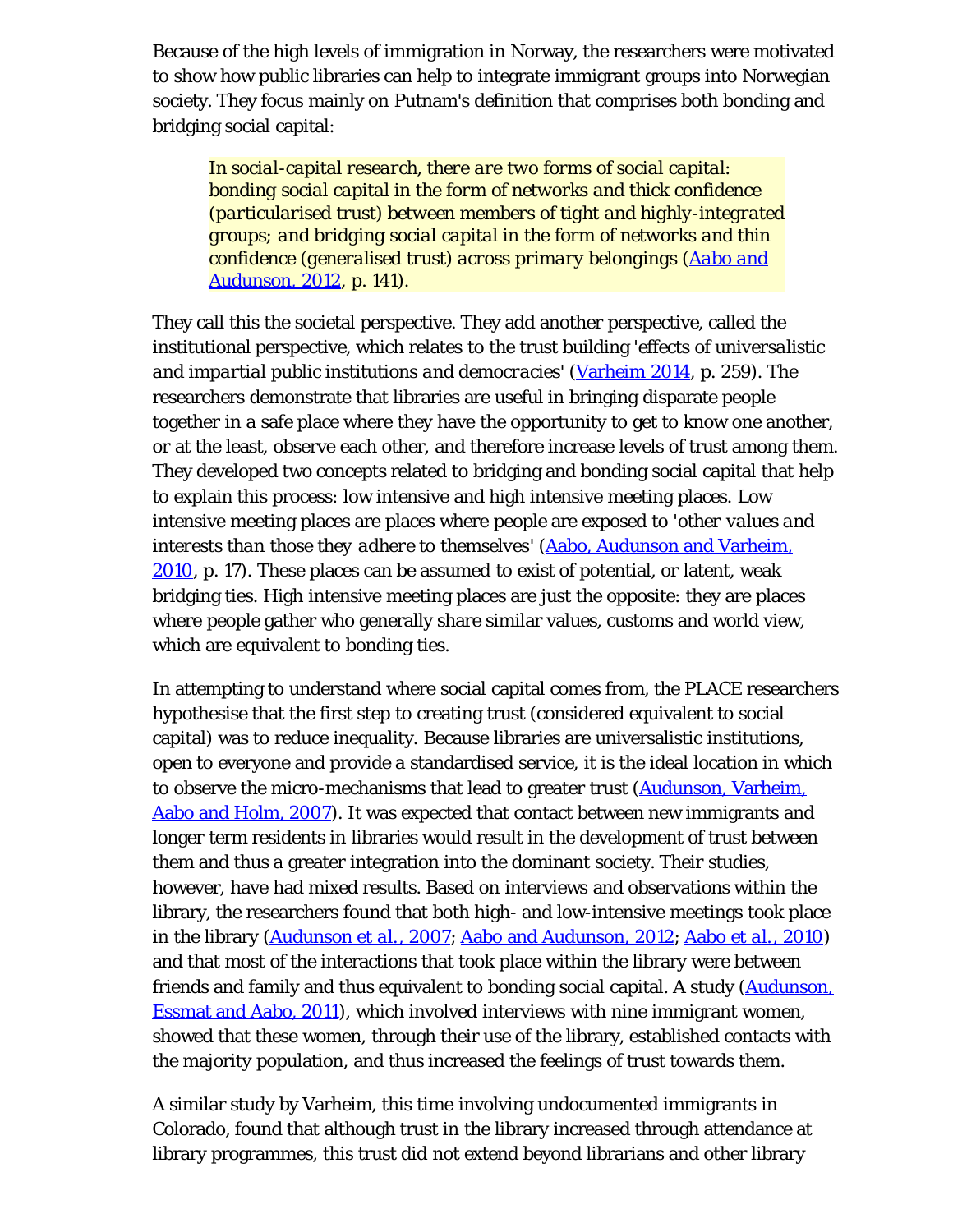users. Nevertheless Varheim found that the initial mechanisms that generated trust and could lead to more trust in the general population were present in the library itself (a trusted institution) and the librarians and teachers who presented the programs (Varheim, 2014, p. 272). In these studies, bridging ties are not necessarily providing access to new resources, as in Lin's definition, but rather they are a possible entry into the dominant society through the development of trust. According to the authors, the formation of bridging ties, or generalised trust, is the first step towards the creation of strong, integrated communities.

Studies conducted by Johnson (2007, 2010, 2012), Johnson and Griffis (2009, 2014) and Griffis and Johnson (2014) looked at the effects of library use on both individual social capital and community social capital. These studies used both quantitative and qualitative research methods and combined Putnam's and Lin's approaches to provide a more holistic view of the value of libraries to both individuals and the community. Bonding social capital was measured using questionnaires developed from Putnam's Social Capital Community Benchmark surveys (SK 2006..., n.d.), which measured social capital based on levels of community involvement, civic engagement and trust. The questionnaires were administered to library users in both urban and rural libraries. The researchers found significant statistical associations between the frequency of library use and all three measures of social capital in urban libraries, but not rural libraries (Johnson 2010; Johnson and Griffis, 2009, 2014). The explanation given for this difference was that small town libraries were mostly frequented by middle class patrons who already had high levels of trust, while urban libraries had a higher proportion of poor patrons who benefited from the social and information resources available from the library (Johnson and Griffis, 2014, p. 187). Bridging social capital was measured using Lin's position generator (Lin, 2001). A negative associations was found between individual measurements of social capital and library use in urban areas, suggesting that people did not necessarily increase their level of social capital by using the library but rather an individuals' use of the library was a strategy to make up for their low levels of social capital.

Qualitative interviews also revealed the interactions that occurred in urban libraries that were predictive of increased social capital, such as greater access to information resources in the library as well as to resources existing outside the library, personal engagement between library users and staff such as keeping an eye on children left in the library on their own and offering special afterschool programs (Johnson, 2010; Johnson and Griffis, 2009; Griffis and Johnson, 2014). Griffis and Johnson (2014) also identified four major public library roles that would help increase social capital in rural communities, including: acting as both an information and a social hub for the community, helping to integrate newcomers into the community by hosting book clubs and children's programming, through the importance of the physical library itself which stands as an important source of community identity and, finally, by the library serving as one part of a larger network of community groups and organizations.

#### **Social capital and online and offline communities**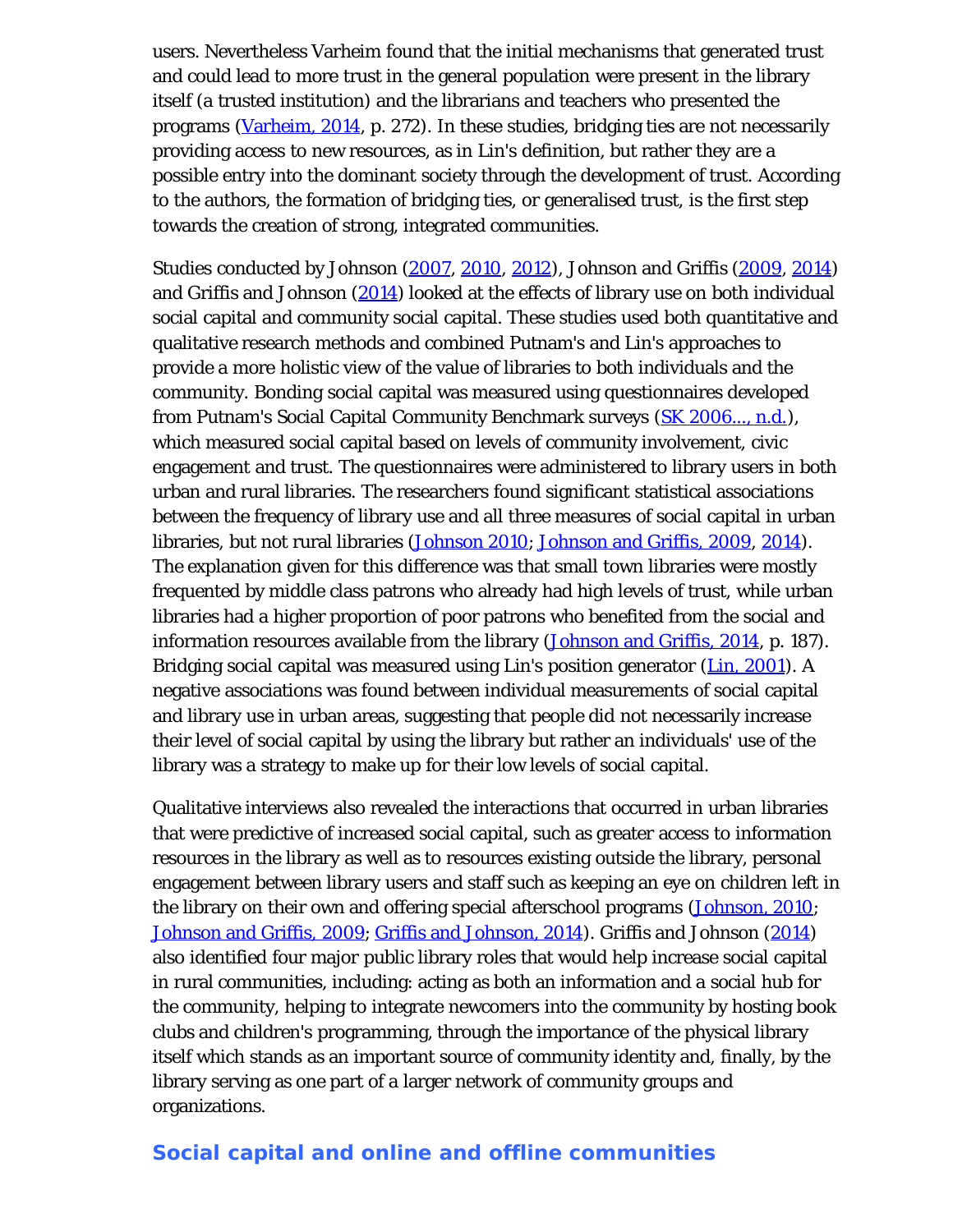Community studies have proven to be a particularly strong area of research using the concept of social capital. Many of these studies extend from early community studies conducted by sociologist Barry Wellman and colleagues in the 1970s and beyond. In these studies Wellman showed that despite the fact that people were no longer closely connected within physically bounded communities, they were able to maintain strong interpersonal links through the use of technologies such as the telephone and the automobile (Wellman, 1979). With the appearance of the Internet, researchers wondered whether this newest technology would finally rend apart even these social connections as people spent more and more time online. Library and information science studies focused both on the effects of Internet use on offline relationships as well as the effect of a person's involvement in social media on individual social capital. One of the first papers to address this concern was Wellman, Quan-Haase, Witte and Hampton (2001), which situated its argument in reaction to Putnam's studies that found that American's social capital had been declining since the Second World War (*Putnam, 2000*I). Wellman et al. explained that Putnam may have been looking at outmoded ways of creating community. They suggest that new ways of creating community, through involvement in online communities, may in fact be replacing the social capital Putnam claims has been lost (Wellman, et al., 2001, p. 437). They describe three forms of social capital:

*Network capital: relations with friends, neighbors, relatives and workmates that provide companionship, emotional aid, goods and services, information, and a sense of belonging. Participatory capital: Involvement in politics and voluntary organizations that affords opportunities for people to bond and create joint accomplishments. Community commitment: the strong sense of community involvement that will mobilise their social capital more effectively. (Wellman et al., 2001, p. 437).*

The first two relate to Putnam's work, while the third is derived from the authors' community studies. In all of these forms, however, the focus is on the strong, bonding ties that provide social and emotional support and lead to feelings of wellbeing and trust. The authors found that the Internet does not diminish social capital but is just another medium through which people can form and maintain relationships, supplementing social capital rather than diminishing it. However, they also speculate that increased involvement in Internet activity reduces individuals' sense of community online (Wellman *et al.*, 2001, p. 451).

Building on this research, Ellison, Steinfield and Lampe (2007) studied users of Facebook to determine what connection there was between online and offline social capital. Previous research had found that relationships formed online would move offline and thus add to individuals' total bank of social capital (Wellman, Salaff, Dimitrova, Garton, Gulia and Haythornthwaite, 1996; Parks and Floyd, 1996). The study by Ellison *et al.* (2007) was conducted among undergraduate users of Facebook to determine to what extent social networking sites are used to create new friendships or maintain old ones using both the bonding and bridging concepts of social capital. They found that Internet-instigated relationships result both in the formation of weak ties, or links into new networks, while at the same time assisted in the maintenance of their close or bonding ties. Ahn (2012) drew on both bonding and bridging concepts to investigate the relationship between use of social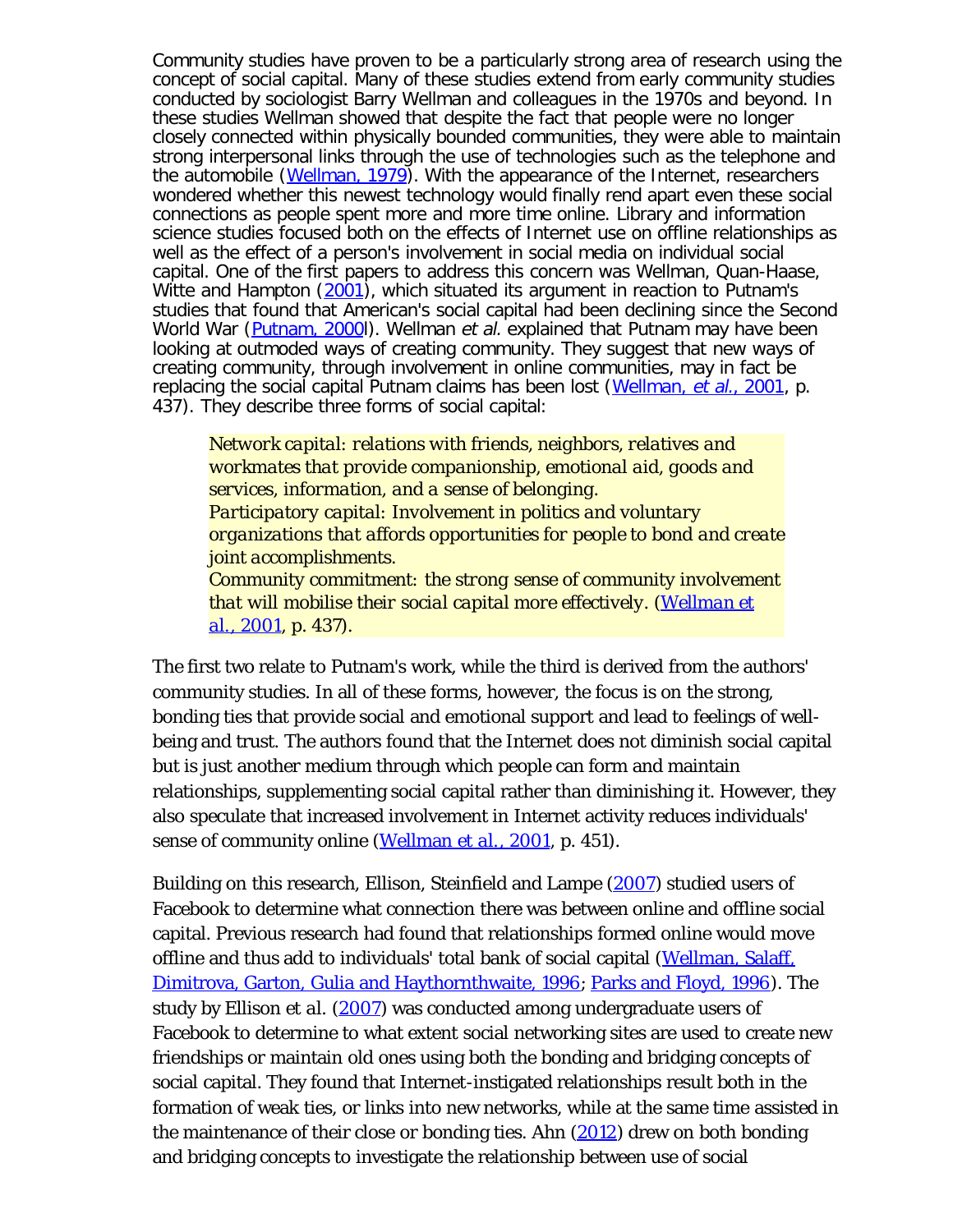networking sites, such as Facebook and MySpace, and the presence of social capital among teenagers. Ahn used the *Internet social capital scales* developed by Williams (2006) to measure the relationship between social capital and site use. Bonding social capital was measured by asking students about the existence (or lack thereof) of trusting relationships and people they can turn to for advice (Ahn, 2012, p. 102). Bridging social capital was measured by asking questions about whether interacting with people on Facebook led to the participants becoming interested in things that happen outside their town or in trying new things (Ahn, 2012, p. 102). She found that being a member of a social network site was associated with developing both bonding and bridging social capital, although the results were mixed. The importance of this research, Ahn states, is to indicate to parents and other caregivers that use of social networking sites does not necessarily have detrimental effects, such as cyberbullying or time-wasting, but can lead to positive social interactions (Ahn, 2012, p. 107).

Recently Appel, *et al.* (2014), have highlighted problems with the Williams's scale used to measure social capital in online communities. By comparing the long established and tested network social capital measurement instruments, e.g., name generators  $(Burt, 1997)$ , position generators  $(Lin, 2001)$  and resources generators (Gaag and Snijders, 2005), with Williams's scale (Williams, 2006) they found that there was no direct correlation between the findings of the two methods for measuring social capital (Appel *et al.*m 2014, p. 408). This illustrates the difficulty many have with social capital theory since one cannot be sure that the same indicators of social capital are being measured.

Another example that shows how community can be built through participation in online communities is a study of people suffering from motor neuron disease by Loane and D'Allessandro (2013). The study uses Lin's (2001) definition of both instrumental and expressive forms of social capital: resources embedded in networks accessed by actors for actions, with the resources including both information and social support (Loane and D'Allessandro, 2013, p. 168). The bonding aspect of online communities is the specific topic or interest around which the community is built, and the bridging aspect is the bringing together of '*geographically disparate individuals from a variety of racial and educational backgrounds*' (p. 168). The methodology to determine the presence of social capital consisted of identifying instances in online conversations that include examples of trust building and generalised reciprocity. The members of the online community also benefited from the diversity of expertise present in the weak ties comprising the group that resulted in highly useful information flowing to its members. This is an excellent example of how both bonding ties (brought about by a shared common interest) and bridging ties (weak ties linking into different social networks) help to build a strong community around a common interest.

# **Social capital and knowledge management research**

Nahapiet and Ghoshal's (1998) and Adler and Kwon's (2002) knowledge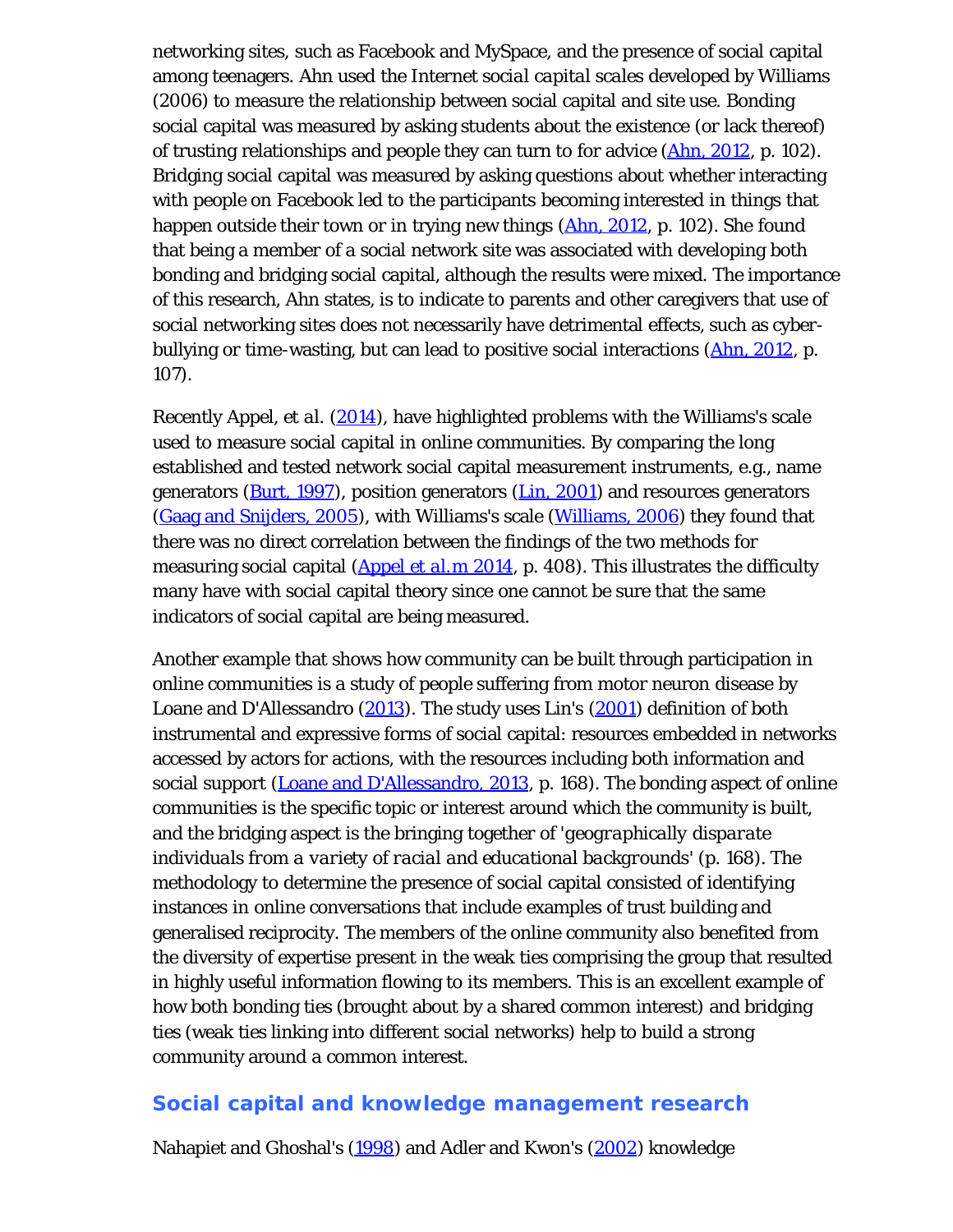management papers prompted several information science researchers to look at the influence of social capital on knowledge or information sharing in organizations. A paper by Huysman and Wulf (2006) pointed out that formal tools to promote knowledge sharing that are decoupled from workers' social environment do not work well. Organizations should therefore recognise the important role played by social capital in encouraging employees to share information. Huysman and Wulf state that by '*scrutinizing communities' degree of social capital and by improving the level of social capital tools for knowledge sharing will likely be more in line with people's opportunities, motivation and ability to share knowledge*' (p. 44).

Several other papers focused on how social capital: encourages knowledge sharing within organizations (Yang and Farn, 2009; Hau, Kim, Lee and Kim, 2013), enhances the careers of information technology professionals (Zhang and Jones, 2009), helps software developers employed in outsourced offshore software development (Wickramasinghe and Weliwitigoda, 2011), and impacts collaborative work projects (Bhandar, 2010). Each of these papers explained knowledge sharing in organizations based on the models introduced by either Nahapiet and Ghoshal (1998) or Adler and Kwon (2002). These organization studies provide the optimum situation where social capital provides benefits to both the organization (community-level social capital) and individuals, showing the possibility of combining these different dimensions of social capital into one coherent theory.

# **Social capital and information and communication technologies**

The concept of social capital has also been used in studies examining the digital divide, the adoption of information and communication technologies by both individuals and communities, and community informatics. Early in the 2000s, Warschauer (2003) drew the link between social capital and the digital divide. He anticipated that both individual and collective levels of social capital would influence peoples' ability to adopt information technologies. He speculated that both trust (bonding ties) and weak links to knowledgeable people in community access centres were important in the willingness and ability of people to use these technologies (pp. 317-318). A study by K. Williams (2012) confirms the importance of bonding social capital in the use of information and communication technologies, indicated by levels of trust that built up between people that encouraged them to take up the new technologies. Drawing mainly on Lin's (2001) conception of social capital, Chen (2013) focused on individual-level social capital and the extent to which people get assistance from family and friends to solve technical problems. In many of these studies, it was found that both the bonding and bridging forms of social capital have an impact on individuals' acceptance of new information technologies.

Community informatics, or the relationship between information and communication technologies and community development, is interested in determining the impact of these technologies on communities as well as the motivation for people to take them up. Farooq, Ganoe, Xiao, Merkel, Rosson and Carroll (2007) examined how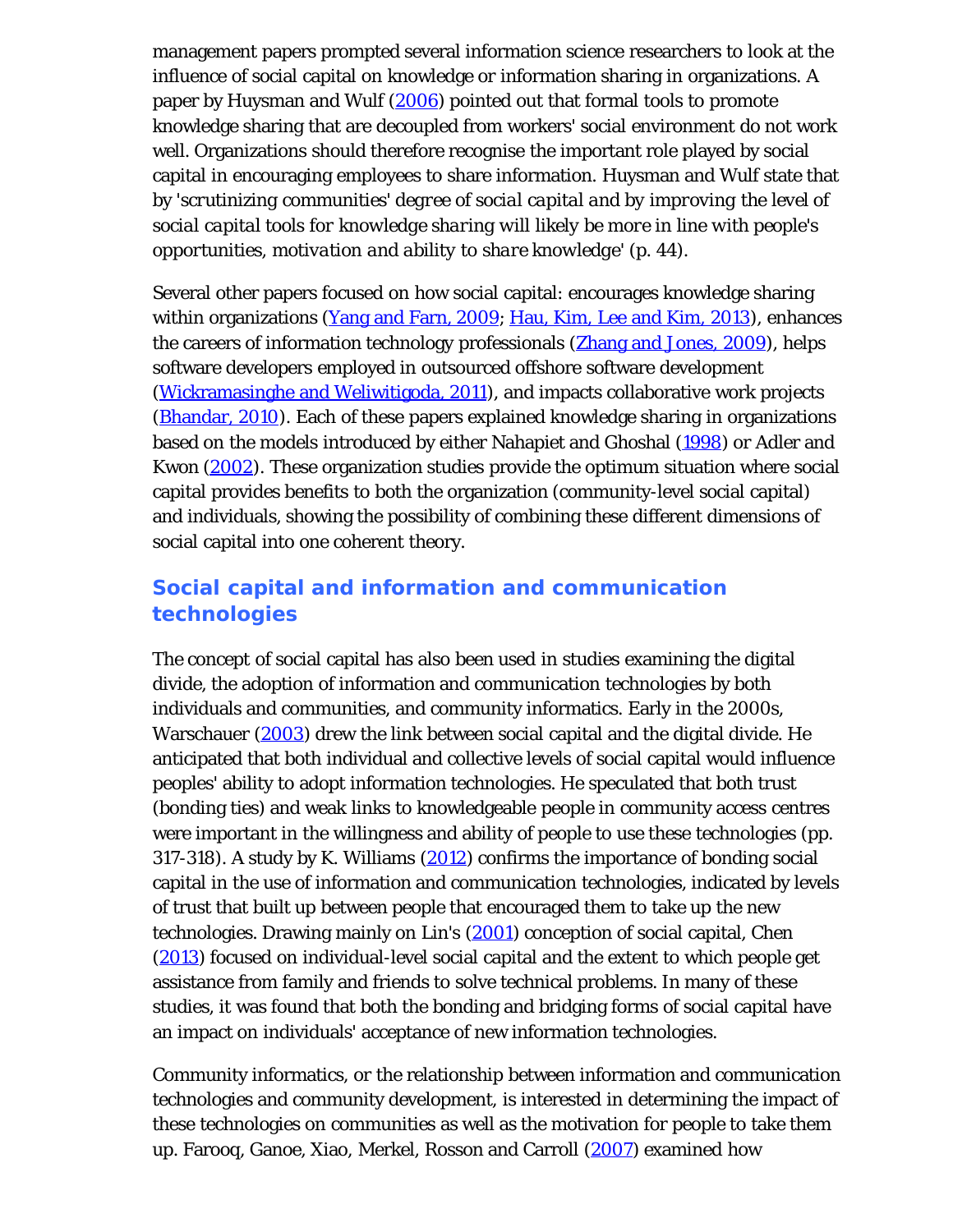participatory design for a community Website drew on community social capital in the form of weak and strong ties with the right skills to develop the Website. Mignone and Henley (2009) presented five case studies examining the impact of the introduction of information and communication technologies on aboriginal Canadian communities. They found that investment in remote communities in the technologies can increase their bridging capabilities to other native communities as well as contacts with government and non government agencies. The sharing of information among different communities was thought also to enhance their ability to negotiate more favourable land claims. Similarly research by Hui, Wenjie and Shenglong (2013) used a case study methodology to examine the impact of such technologies on villages in the Tibetan region of China. They found that bridging social capital was evident in the financial, educational and human resources drawn upon to develop the project and make it useful for villagers, and that bonding social capital motivated people to make use of the technologies and thus reduce digital poverty.

# **Social capital and information seeking**

Studies that focus on information seeking behaviour attempt to show the effect of an individual's level of social capital on their ability to find useful information. Johnson (2004, 2007) used a social capital framework to investigate the information seeking behaviour of urban Mongolians. Viewing social capital as resources embedded in networks accessed by individuals for their benefit, the study was based solely on Lin's definition of social capital. Members of individual social networks were elicited using name generators that identified both close and distant ties based on questions asking for names of people who provide certain levels of help. Lin's position generator (2001) was also used to determine the quality of resources in the network based on access to people located in a range of occupations. The study found that people with higher levels of social capital were more likely to find the best sources of information that addressed their problems (Johnson, 2007), and that they used their weak ties when using people as information sources (Johnson, 2004).

A study by Woudstra, van den Hoof and Schoute (2012) that focused on information seeking, used the model developed by Nahapiet and Ghoshal (1998) to determine how the choice of an information source was affected by its quality and accessibility. In this study scenarios were developed and presented to members of a business organization to indicate who they would approach for information. These elicited names of information sources as well as the effect of the quality and accessibility of the source on its selection. Quality was seen as having a stronger influence on choice of source than accessibility. As with Johnson's (2004) study, individuals were willing to go outside their zone of comfort (their close ties) to get the best quality information, thus challenging a common perception in library and information science literature that the choice of a person as an information source is usually a least effort option (Case, 2002, p. 142).

While these information behaviour studies showed the importance of weak or bridging ties in the search for information, other studies have found that bonding ties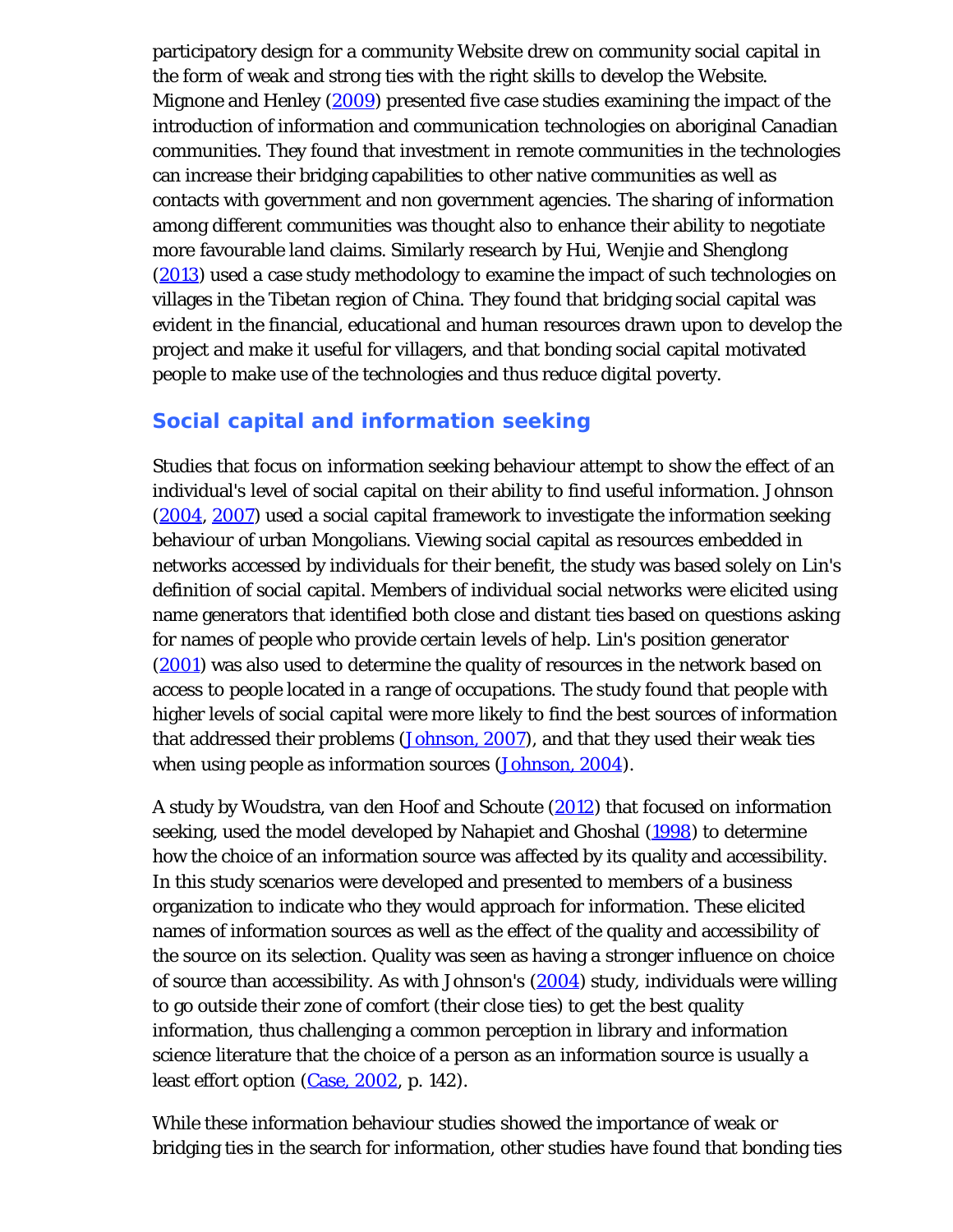are also important for the acceptance of information. Veinot (2009, 2010) examined the networks of HIV/AIDS patients living in rural Canada to determine how they build information or help networks to help them cope with this serious illness. Through interviews with HIV/AIDS patients where she administered a name generator to elicit both past and current members of their networks Veinot was able to demonstrate the dynamic nature of social networks and the information seeking process. She found that the HIV/AIDS patients divested themselves of certain network members who were more judgmental of their situation, but added new ones consisting of close ties who would provide emotional support as well as new professional ties who would provide good quality information. As with the Loane and D'Alessandro (2013) study, identifying both bonding and bridging ties was important in understanding the full scope of how social capital benefits individuals.

#### **Discussion**

Despite Fine's (2010) claim of the '*definitional chaos*' of the concept of social capital, most library and information science researchers have based their conceptualisations on the work of core social capital theorists such as, Bourdieu, Coleman, Putnam and Lin. Depending on the focus of their research they either look at social capital from a community perspective or from an individual perspective, and sometimes both. They often also include both bonding and bridging forms of social capital in their analysis. These two perspectives seem to be radically different ways of viewing social capital, with community level theorists emphasizing the trust that builds up through tight bonds of social interaction, and social network theorists focusing on the benefits to individuals of having high quality ties within their networks or weak ties that link to better resources. However, both these perspectives come down to a similar effect: the benefits of social relationships to individuals, communities, and firms.

Researchers interested in societal or community benefits of social capital, usually follow Putnam's approach, which measures social capital as the presence of trust and the shared norms and values of strong bonding ties. The Norwegian and Johnson and Griffis studies demonstrate that having a place that is open to all and where diverse members of society can gather has positive outcomes in building both awareness of different others in the community and, through their interactions, also build greater levels of trust. Lin's approach, which focuses on individual social capital, is wellsuited to studies of information seeking, which capture the often deliberate attempt to acquire useful contacts. Nahapiet and Ghoshal's social capital model (1998) combines both perspectives: Putnam's conceptualisation of trust that leads to information sharing and Lin's social network approach that focuses on the social capital that exists in relationships, which when accessed, results in better outcomes for the organization.

Network analysts often criticise community level social capital theorists because of the difficulty in determining causal direction. Their argument is, that by measuring the success or failure of community action based on the presence or absence of social capital, the determinants and the consequences of the action become the same thing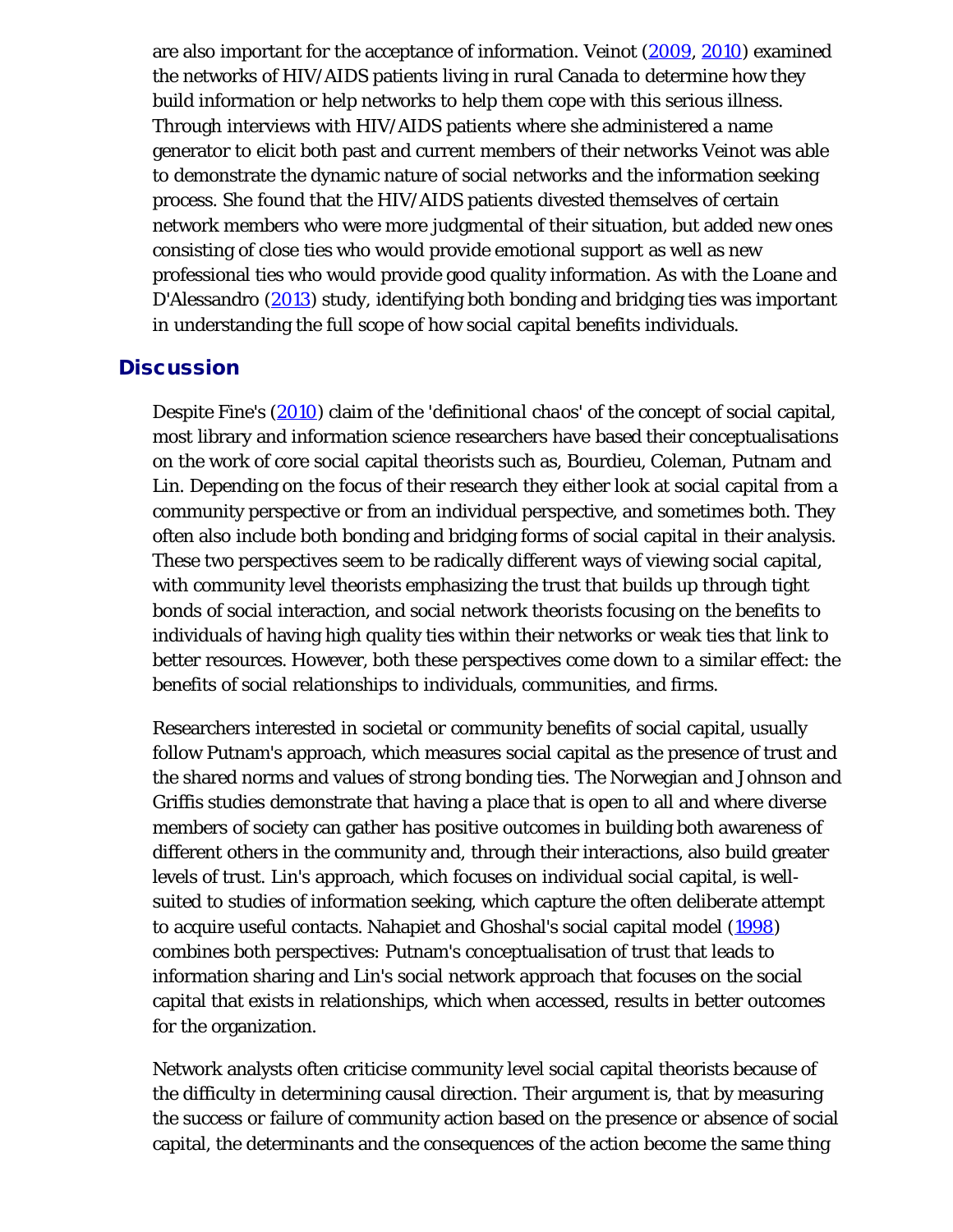resulting in circular logic: social capital begets social capital. This entanglement of cause and effect, claims Portes (2000, p. 4), has been avoided by network analysts. For instance, Lin's approach separates cause and effect by proposing that the presence of high levels of social capital, based on empirically derived measures, results in better outcomes for the individual (Lin, 2001, p. 28). Appel *et al*. (2014) state that only by '*separating the structural component – social capital – from its outcome and contributors would it be possible to speak of the costs and benefits of social networks*' (p. 399). For community researchers, however, logical circularity may in fact be the defining characteristic of community social capital; it is an asset that is built up through repeated interactions among people resulting in ever increasing familiarity and trust that enables individuals and communities to work together to share information as well as resolve their shared concerns. Although it can be argued that a more holistic view of social capital will include both perspectives, it may be impossible to devise a single method of measuring social capital that captures both individual and societal effects and is amenable to all research goals.

While library and information science researchers generally agree on what social capital consists of, i.e., the capability to work together to achieve common goals, the development of trust that permits information sharing or sense of community, or good quality resources accessed through relationships, the ways in which these effects are measured have not yet converged. Social network analysts and knowledge management researchers probably show the greatest consistency in their choice of measures. Interestingly, while Putnam's conceptualisation of social capital is the most commonly followed in community focused studies, very few library and information science researchers use the indicators that he developed for his *Social capital community benchmark survey* (SK 2006..., n.d.). Instead, several researchers use trust as a proxy for social capital, often measured through responses to the *World values survey* and *General social survey* question on trust: '*Generally speaking, would you say that most people can be trusted or that you can't be too careful in dealing with people*' (see for instance Varheim, Steinmo and Ide (2008) and Gong, Japzon and Chen  $(2008)$ . Others question whether social capital can be measured by just one indicator (Glaeser, Laibson, Scheinkman and Soutter, 2000) and whether the question, itself, is a valid measure of trust (Naef and Schupp, 2009). The main problem with social capital may be in its intuitive appeal; we know instinctively that who we know matters and that a good quality social network is important for the well-being of communities and individuals. However, some indicators of social capital including trust, norms and reciprocity may be too elusive to capture within a manageable number of variables.

#### **Conclusion**

The objective of this study was to determine how social capital is conceptualised and defined in library and information science research. To accomplish this, ninety-nine papers were identified through a search of library and information science periodical databases. Robert Putnam, who focuses on the societal benefits of social capital was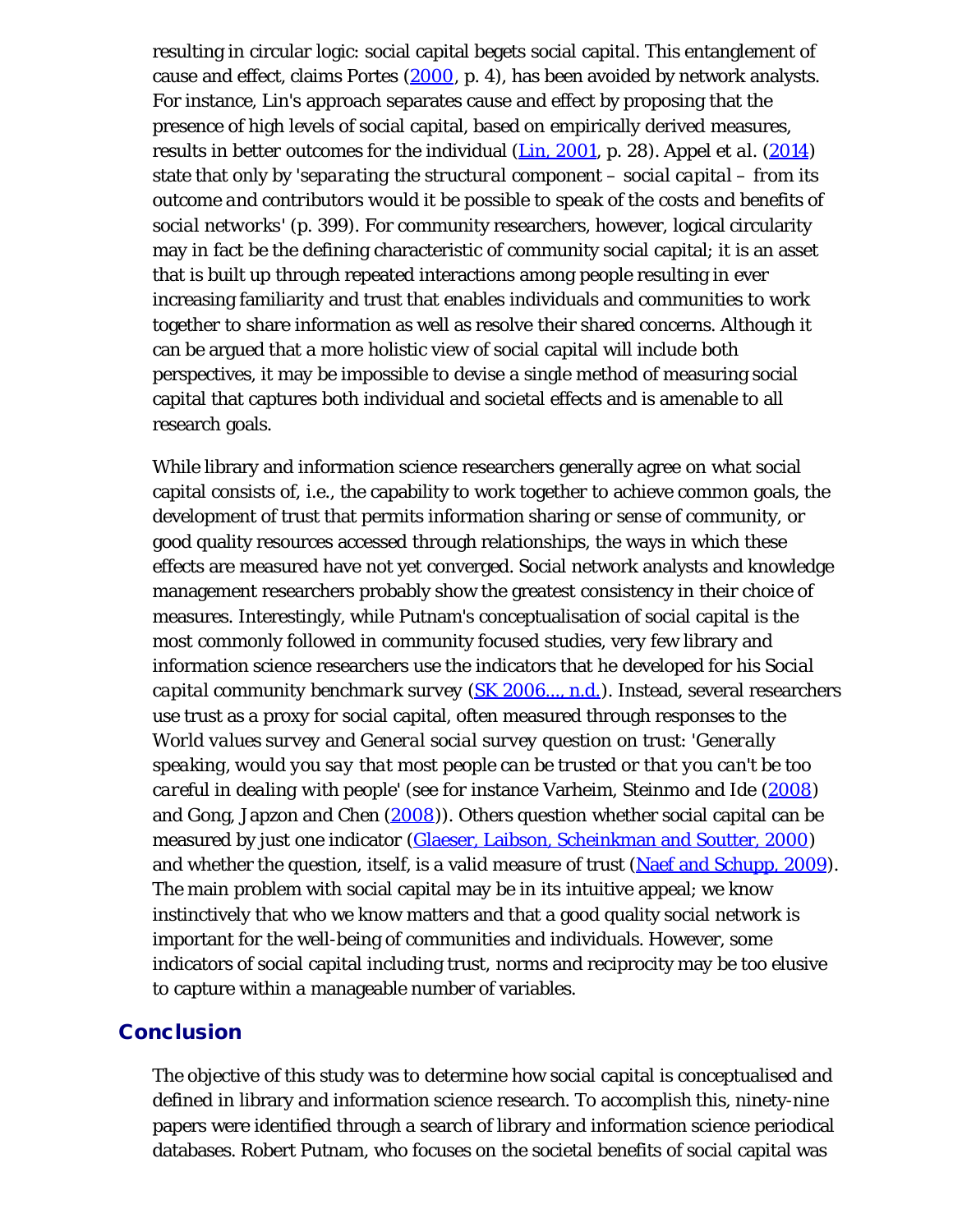the most frequently cited social capital scholar, followed by knowledge management scholars, Janine Nahapiet and Sumantra Ghoshal, and social network analyst, Nan Lin. Social theorist, Pierre Bourdieu, who provided the impetus for interest in social capital research in the 1980s, was also highly cited. Although library and information science researchers used numerous articulations of the concept of social capital, most were restricted to the definitions enunciated by these prominent scholars. The concept of social capital has been used to explain:

- how online communities and public libraries help to create or maintain social capital, (e.g., Ahn, 2012; Aabo, *et al.*, 2010),
- how information is shared within and across organizations, (e.g., Huysman and Wulf, 2006; Bhandar, 2010),
- how social capital is either enhanced by or necessary for the successful implementation of information and communication technology projects in communities and the adoption of such technologies by individuals (e.g., Hui, *et al.*, 2013; Williams, 2012), and
- the factors in social relationships that result in successful information seeking strategies (e.g., Johnson 2004; Veinot, 2010).

The different ways in which the concept has been interpreted and utilised, although often varying between community and individual perspectives, reflects an increasingly coherent research enterprise that demonstrates both the evolving nature of the concept and its flexibility in being relevant to different aspects of library and information science research. Nevertheless, there remain concerns about measurement validity that may have to be addressed before we can talk about one overarching theory of social capital.

#### Acknowledgements

The author wishes to thank the anonymous reviewers and journal editors for their most helpful comments and advice that greatly improved the original draft of this article.

#### About the author

Catherine Johnson is an Associate Professor in the Faculty of Media and Information Studies at the University of Western Ontario. Her research on social capital was carried out with funding from the Social Science and Humanities Research Council of Canada and with the research assistance of Matthew Griffis now at the University of Southern Mississippi.

- Aabo, S. & Audunson, R. (2012). Use of library space and the library as place. *Library & Information Science Research, 34*(2), 138-149.
- Aabo, S., Audunson, R., & Varheim, A. (2010) How do public libraries function as meeting places. *Library & Information Science Research, 32*(1), 16-26.

Adler, P.S. & Kwon, S-W. (2002). Social capital: prospects for a new concept.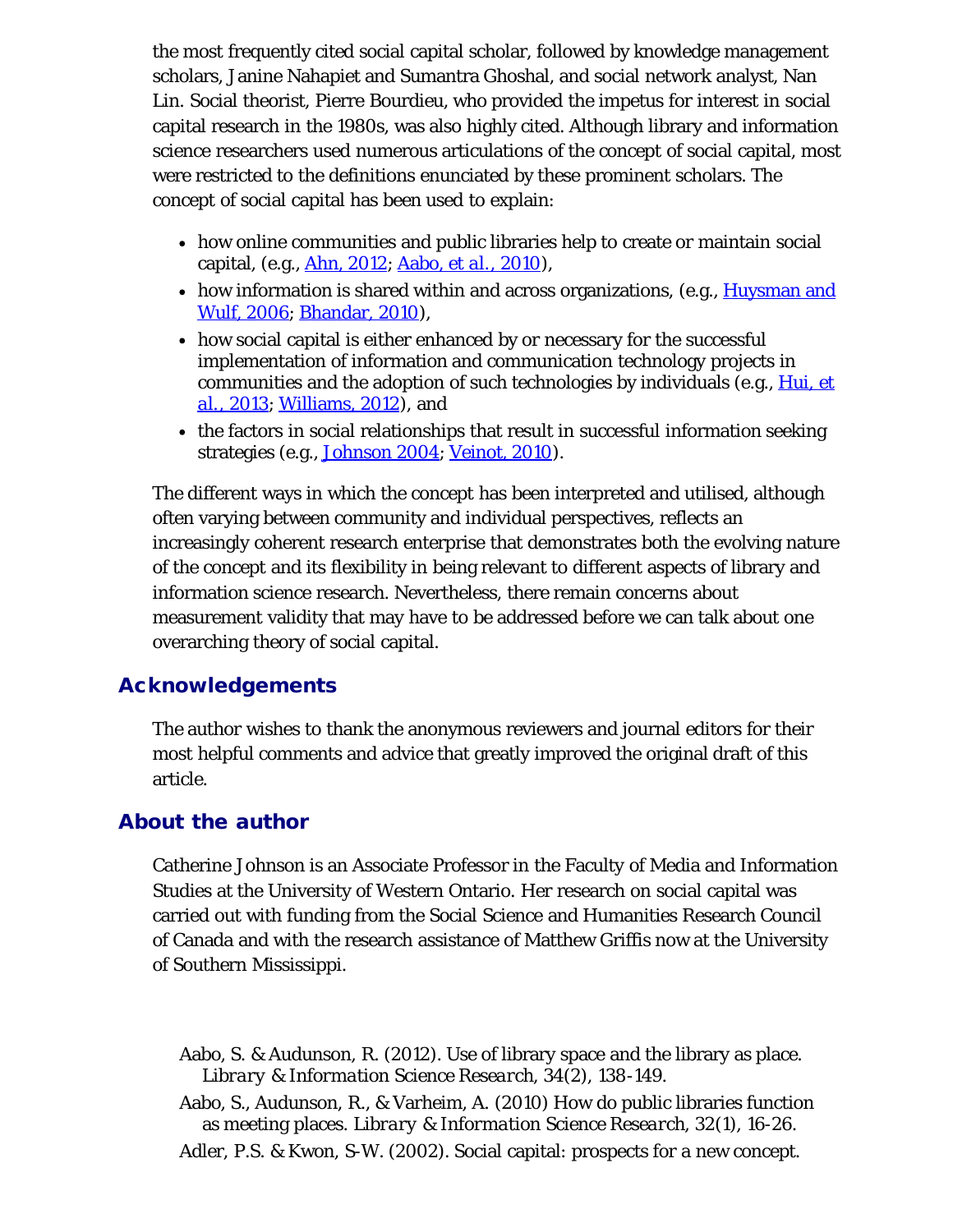*Academy of Management Review, 27*(1), 17-40.

- Ahn , J. (2012). Teenagers' experiences with social network sites: relationships to bridging and bonding social capital. *The Information Society, 28*(2), 99- 109.
- Appel, L., Dadlani, P., Dwyer, M., Hampton, K., Kitzie, V., Matni, Z.A., Moore, P. & Teodoro, R. (2014). Testing the validity of social capital measures in the study of information and communication technologies. *Information, Communication & Society, 17*(4), 398-418.
- Attewell, P., & Battle, J. (1999). Home computers and school performance. *Information Society, 15*(1), 1-10.
- Audunson, R.A., Essmat, S. & Aabo, A. (2011). Public libraries: a meeting place for immigrant women? *Library & Information Science Research, 33*(3), 220-227.
- Audunson R, Varheim A, Aabø S, & Holm, E.D. (2007) [Public libraries, social](http://www.webcitation.org/6cNOzKjSw) [capital and low intensive meeting places](http://www.webcitation.org/6cNOzKjSw). *Information Research, 12*(4), paper colis20. Retrieved from http://www.informationr.net/ir/12- 4/colis/colis20.html (Archived by WebCite at http://www.webcitation.org/6cNOzKjSw).
- Bhandar, M. (2010). A framework for knowledge integration and social capital in collaborative projects. *Electronic Journal of Knowledge Management, 8*(3), 267-280.
- Bourdieu, P. (1986). The forms of capital. In J. G. Richardson, (Ed.), *Handbook of theory and research.* (pp. 241-258). New York, NY: Greenwood Press.
- Burt, R.S. (1992). *Structural holes.* Cambridge MA: Harvard University Press.
- Burt, R.S. (1997). The contingent value of social capital. *Administrative Science Quarterly, 42*(2), 339-365.
- Cao, Q., Lu, Y., Dong, D., Tang, Z., & Li, Y. (2013). The roles of bridging and bonding in social media communities. *Journal of the American Society for Information Science & Technology, 64*(8), 1671-1681.
- Case, D.O. (2002). *Looking for information: a survey of research on information seeking, needs, and behavior.* Amsterdam, The Netherlands: Academic Press.
- Chen, W. (2013). The implications of social capital for the digital divides in America. *The Information Society, 29* (1), 13-25.
- Coleman, J.S. (1988). Social capital in the creation of human capital. *American Journal of Sociology, 94*(Supplement), S95-S120.
- Coleman, J. S. (1990). *Foundations of social theory*. Cambridge, MA: Belknap Press of Harvard University Press.
- Dale, A. & Onyx, J. (Eds) (2005). *A dynamic balance: social capital and sustainable community development*. Vancouver and Toronto: UBC Press.
- Elbeshausen, H. & Skov, P. (2004). Public libraries in a multicultural space: a case of integration processes in local communities. *New Library World 105*(3/4), 131-141.
- Ellison, N.B., Steinfield, C., & Lampe, C. (2007). The benefits of Facebook "friends:" Social capital and college students' use of online social network sites. *Journal of Computer Mediated Communication, 12*(4), 1143-1168.
- Erickson , B.H. (2003). Social networks: the value of variety. *Contexts, 2*(1),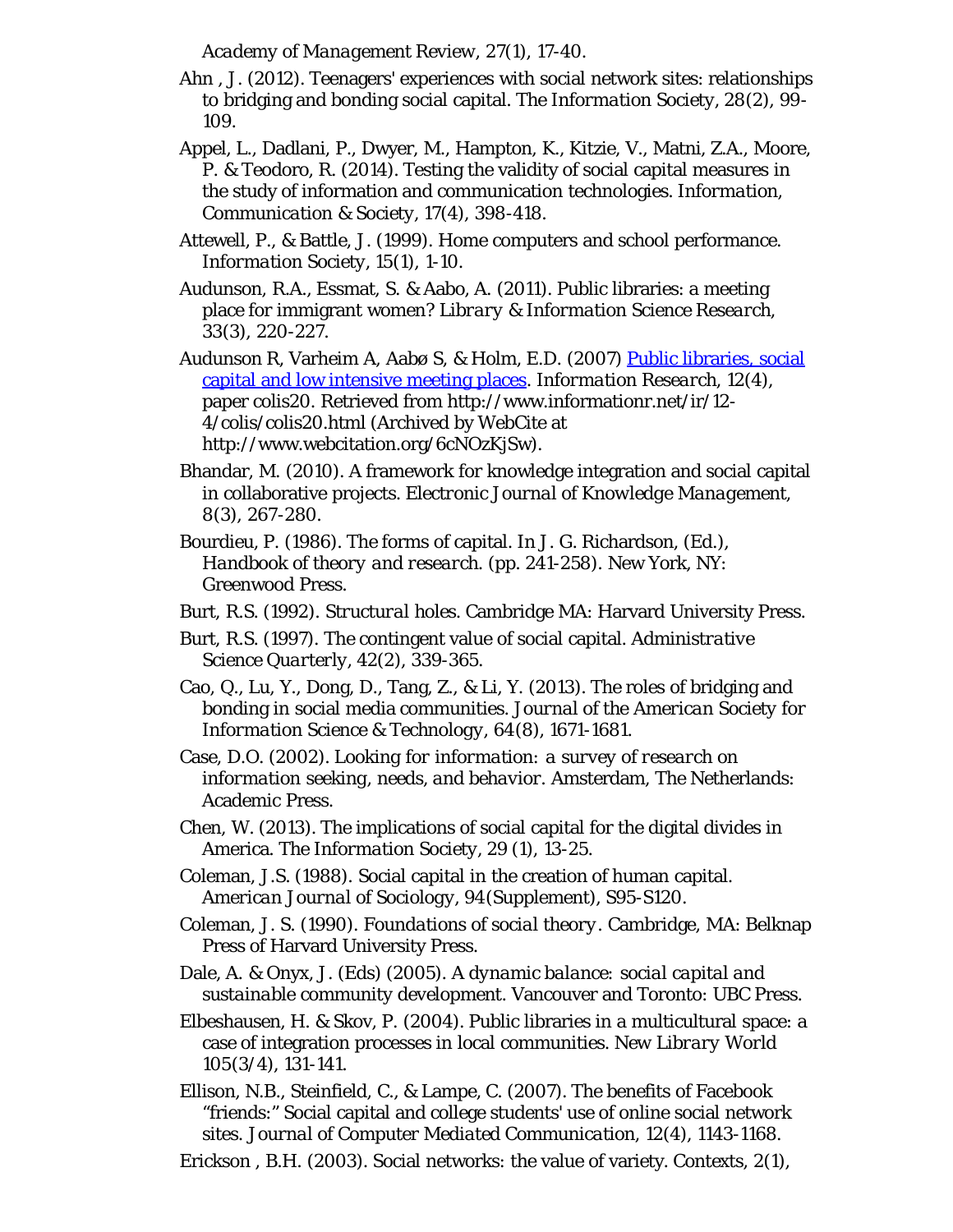25-31.

- Farooq., U., Ganoe, C.H., Xiao. L., Merkel, C.B., Rosson, M.B., & Carroll, J.M. (2007). Supporting community-based learning: case study of a geographical community organization designing its website. *Behaviour & Information Technology, 26*(1), 5-21
- Fine, B. (2010). *Theories of social capital: researchers behaving badly.* London: Pluto Press
- Fukuyama, F. (1995). *Trust: social virtues and the creation of prosperity.* London: Hamish Hamilton.
- Gaag, M. van der & Snijders, T.A.B. (2005). The resource generator. *Social Networks 2*7(1), 1-29.
- Glaeser, E., Laibson, D., Scheinkman, J., & Soutter, C. (2000). Measuring trust. *Quarterly Journal of Economics 115*(3), 811-846.
- Gong, H., Japzon, A.C., Chen, C. (2008). Public libraries and social capital in three New York City neighbourhoods. *Tijdschrift voor Economische en Sociale Geografie, 99*(1), 65-83.
- Granovetter, M. S. (1973). The strength of weak ties. *American Journal of Sociology, 78*(6), 1360-1380.
- Granovetter, M.S. (1985), Economic action and social structure: the problem of embeddedness. *American Journal of Sociology, 91*(3), 481-510.
- Griffis, M.R. & Johnson, C.A. (2014). Social capital and inclusion in rural public libraries: a qualitative approach. *Journal of Librarianship and Information Science, 46*(2), 96-109
- Hau, Y.S., Kim, B., Lee, H. & Kim, Y-G. (2013). The effects of individual motivations and social capital on employees' tacit and explicit knowledge sharing intentions. *International Journal of Information Management, 33*(2), 356-366.
- Hui, Y., Wenjie, Z. & Shenglong, H. (2013). Social capital, digital inequality, and a "glocal" community informatics project in Tianzhu Tibetan Autonomous County, Gansu Province. *Library Trends, 62*(1), 234-260.
- Hutchinson, J. & Vidal, A.C. (Eds) (2004). Using social capital to help integrate planning, theory and research, and practice: symposium. *Journal of the American Planning Association, 70*(2), 142-192.
- Huvila, I., Holmberg, K., Ek, S. & Widen-Wulff, G. (2010). Social capital in Second Life. *Online Information Review, 34*(2), 295-316.
- Huysman, M. & Wulf, V. (2006). IT to support knowledge sharing in communities: towards a social capital analysis. *Journal of Information Technology, 21*(1), 40-51.
- Johnson, C.A. (2004). [Choosing people: the role of social capital in](http://www.webcitation.org/6cNOtYTmE) [information seeking behaviour.](http://www.webcitation.org/6cNOtYTmE) *Information Research, 10*(1), paper 201. Retrieved from http://www.informationr.net/ir/10-1/paper201.html (Archived by WebCite at http://www.webcitation.org/6cNOtYTmE)
- Johnson, C.A. (2007). Social capital and the search for information: examining the role of social capital in information seeking behavior in Mongolia. *Journal of the American Society for Information Science and Technology 58*(6), 883-894.
- Johnson, C.A. (2010). Do public libraries contribute to social capital? A preliminary investigation into the relationship. *Library & Information*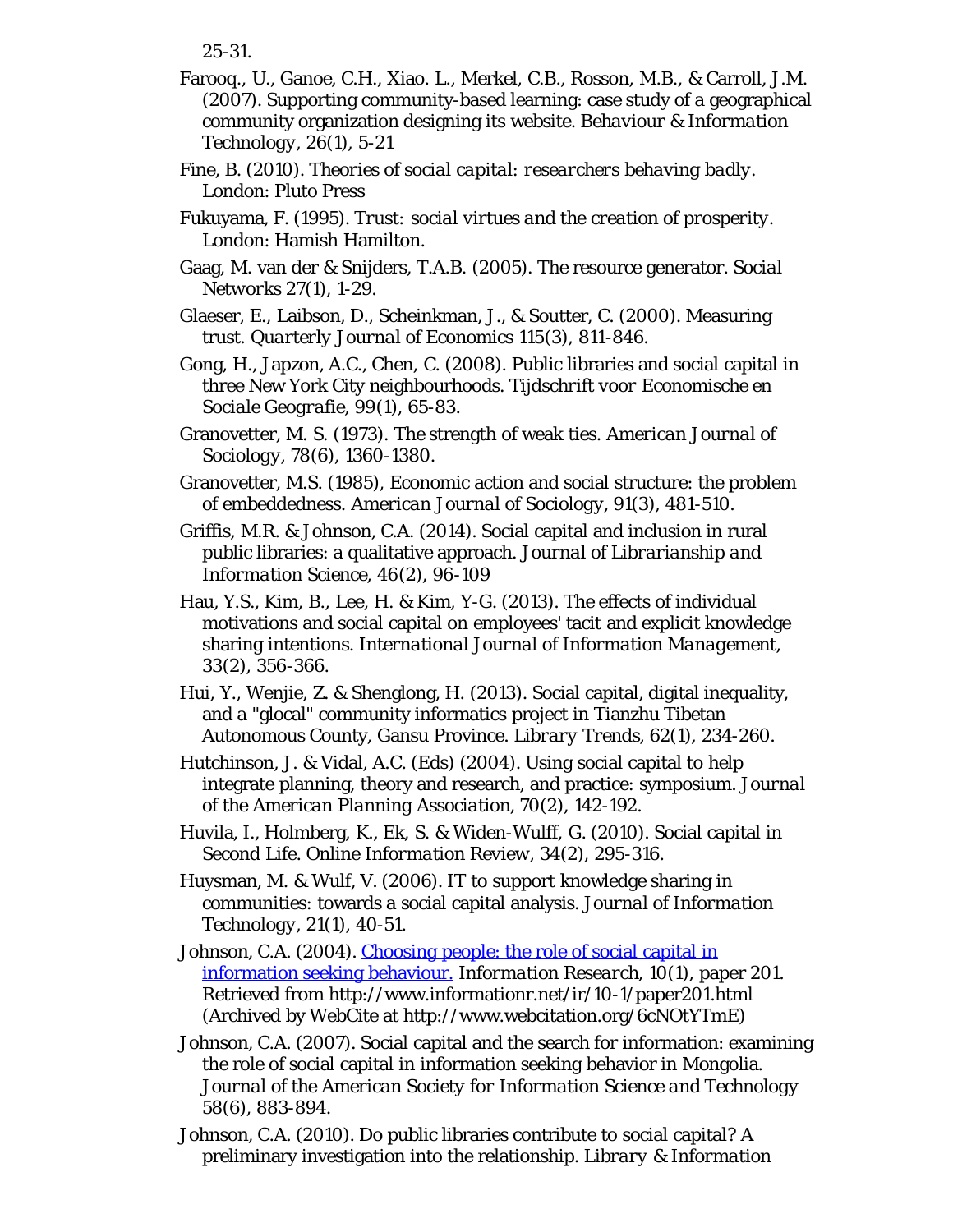*Science Research, 32*(2), 147-155.

- Johnson, C.A. (2012) How do public libraries create social capital? An analysis of interactions between library staff and patrons. *Library & Information Science Research, 34*(1), 52-62.
- Johnson C.A. & Griffis, M.R. (2009) A place where everybody knows your name? Investigating the relationship between public libraries and social capital. *The Canadian Journal of Information and Library Science, 33*(3/4), 159-191
- Johnson, C.A. & Griffis, M.R. (2014). The effect of public library use on the social capital of rural communities. *Journal of Librarianship and Information Science, 46*(3), 179-190.
- Liao, S. & Chou, E-Y., (2012). Intention to adopt knowledge through virtual communities: posters vs. lurkers. *Online Information Review, 36*(3), 442- 461.
- Lin, C-S. & Chen, Y-F. (2012). Examining social tagging behaviour and the construction of an online folksonomy from the perspectives of cultural and social capital. *Journal of Information Science, 38*(6), 540-547.
- Lin, N. (2001). *Social capital: a theory of social structure and action.* Cambridge: Cambridge University Press.
- Lin, N. & Dumin, M. (1986). Access to occupations through social ties. *Social Networks, 8*(4), 365-385.
- Lin, N. & Erickson, B.H. (Eds.) (2008). *Social capital: an international research program.* New York, NY: Oxford University Press.
- Lin, N., Cook, K.S. & Burt, R.S. (Eds.) (2001). *Social capital: theory and research.* New York, NY: Aline de Gruyter.
- Loane, S.S. & D'Alessandro, S. (2013). Peer-to-peer value through social capital in an online motor neuron disease community. *Journal of Nonprofit & Public Sector Marketing, 25*, 164-185
- Mignone, H. (2009). Impact of ICT on social capital in aboriginal communities in Canada. *Journal of Information, Information Technology & Organizations, 4*, 127-145.
- Moniarou-Papaconstantinou, V. & Tsatsaroni, A. (2012). Educational trajectories of LIS students: continuities and transformations. *Library & Information Science Research, 34*(3), 238-246.
- Naef, M. & Schupp, J. (2009). *[Measuring trust: experiments and surveys in](http://www.webcitation.org/6cNSe5G4i) [contrast and combination](http://www.webcitation.org/6cNSe5G4i)*. Bonn, Germany: Forschungsinstitut zur Zukunft der Arbeit (Institute for the Study of Labor). (IZA Discussion Paper No. 4087). Retrieved from http://ftp.iza.org/dp4087.pdf (Archived by WebCite at http://www.webcitation.org/6cNSe5G4i).
- Nahapiet, J. & Ghoshal, S. (1998). Social capital, intellectual capital and the organizational advantage. *The Academy of Management Review, 23*(2), 242-266.
- Nixon, J.M. (2014). Core journals in library and information science: developing a methodology for ranking LIS journals. *College & Research Libraries, 75*(1), 66-90.
- Oztok, M. (2013). Tacit knowledge in online learning: community, identity, and social capital. *Technology, Pedagogy & Education, 22*(1), 21-36.
- Parks, M. R., & Floyd, K. (1996). [Making friends in cyberspace.](http://www.webcitation.org/6cNPnheDh) *Journal of*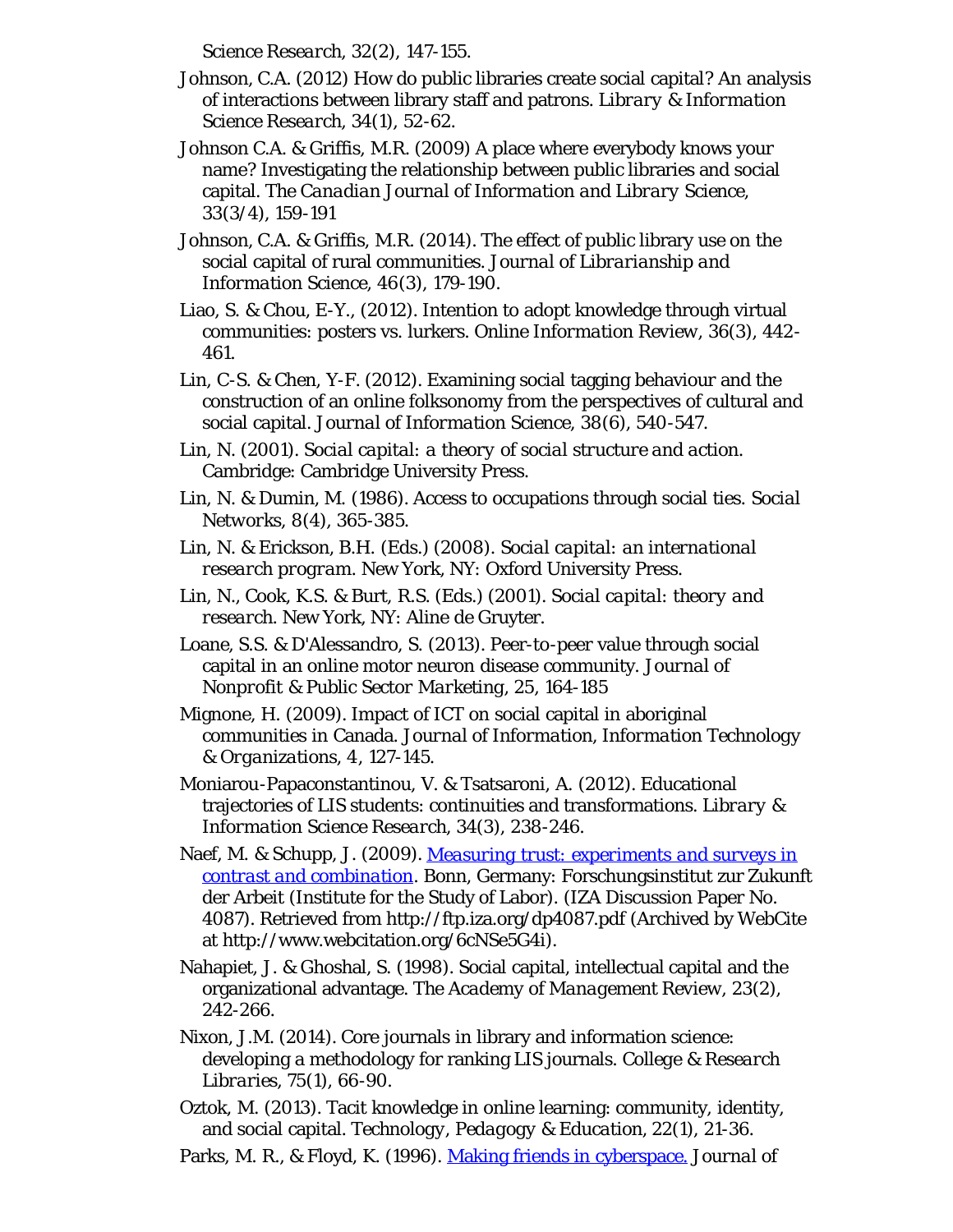*Computer-Mediated Communication, 1*(4). Retrieved from http://onlinelibrary.wiley.com/doi/10.1111/j.1083- 6101.1996.tb00176.x/full. (Archived by WebCite at http://www.webcitation.org/6cNPnheDh)

- Portes, A. (1998). Social capital: its origins and applications in modern sociology. *Annual Review of Sociology, 24*, 1-24.
- Portes, A. (2000). The two meanings of social capital. *Sociological Forum, 15*(1), 1-12.
- Putnam, R.D. (1993). The prosperous community: social capital and public life. *American Prospect 13*, 35- 42.
- Putnam, R.D. (1995). Bowling alone: America's declining social capital. *Journal of Democracy, 6*(1), 65-78.
- Putnam, R. D. (2000). *Bowling alone: the collapse and revival of the American community.*New York, NY: Simon & Schuster.
- Putnam, R. D. & Feldstein, L.M. (2003). *Better together: restoring the American community.* New York, NY: Simon and Schuster.
- *[SK 2006 Community Benchmark Survey](http://www.webcitation.org/6cNP6Shah)*. (n.d.). Boston, MA: The Saguaro Seminar, Harvard Kennedy School, Harvard University. Retrieved from http://www.hks.harvard.edu/programs/saguaro/measurement/sk-2006 community-benchmark-survey. (Archived by WebCite at http://www.webcitation.org/6cNP6Shah).
- Svendsen, G.L.H. (2013). Public libraries as breeding grounds for bonding, bridging and institutional social capital: the case of branch libraries in rural Denmark. *Sociologia Ruralis, 53*(1), 52-73.
- University of Technology, Sydney *and* State Library of New South Wales (2000) '*[A safe place to go': libraries and social capital](http://www.webcitation.org/6cNXcOmpM)*. Sydney, NSW: University of Technology. Retrieved from http://www.sl.nsw.gov.au/services/public\_libraries/docs/safe\_place.pdf. (Archived by WebCite at http://www.webcitation.org/6cNXcOmpM).
- Varheim, A. (2009). Public libraries: places creating social capital? *Library Hi Tech, 27*(3), 372-381.
- Varheim, A. (2014). Trust and the role of the public library in the integration of refugees: The case of a northern Norwegian city. *Journal of Librarianship and Information Science, 46*(1), 62-69.
- Varheim, A., Steinmo, S. & Ide, E. (2008). Do libraries matter? Public libraries and the creation of social capital. *Journal of Documentation, 64*(6), 877- 892
- Veinot, T.C. (2009). Interactive acquisition and sharing: understanding the dynamics of HIV/AIDS information networks. *Journal of the American Society for Information Science and Technology, 60*(11), 2313-2332.
- Veinot, T.C. (2010). A multi-level model of HIV/AIDS information/help network development. *Journal of Documentation, 66*(6), 875-90
- Warschauer, M. (2003). Social capital and access. *Universal Access in the Information Society, 2*(4), 315-330.
- Wellman, B. (1979). The community question: the intimate networks of East Yorkers. *American Journal of Sociology, 84*(5), 1201-1231.
- Wellman, B., Quan-Haase, A., Witte, J. & Hampton, K. (2001), Does the Internet increase, decrease, or supplement social capital? Social networks,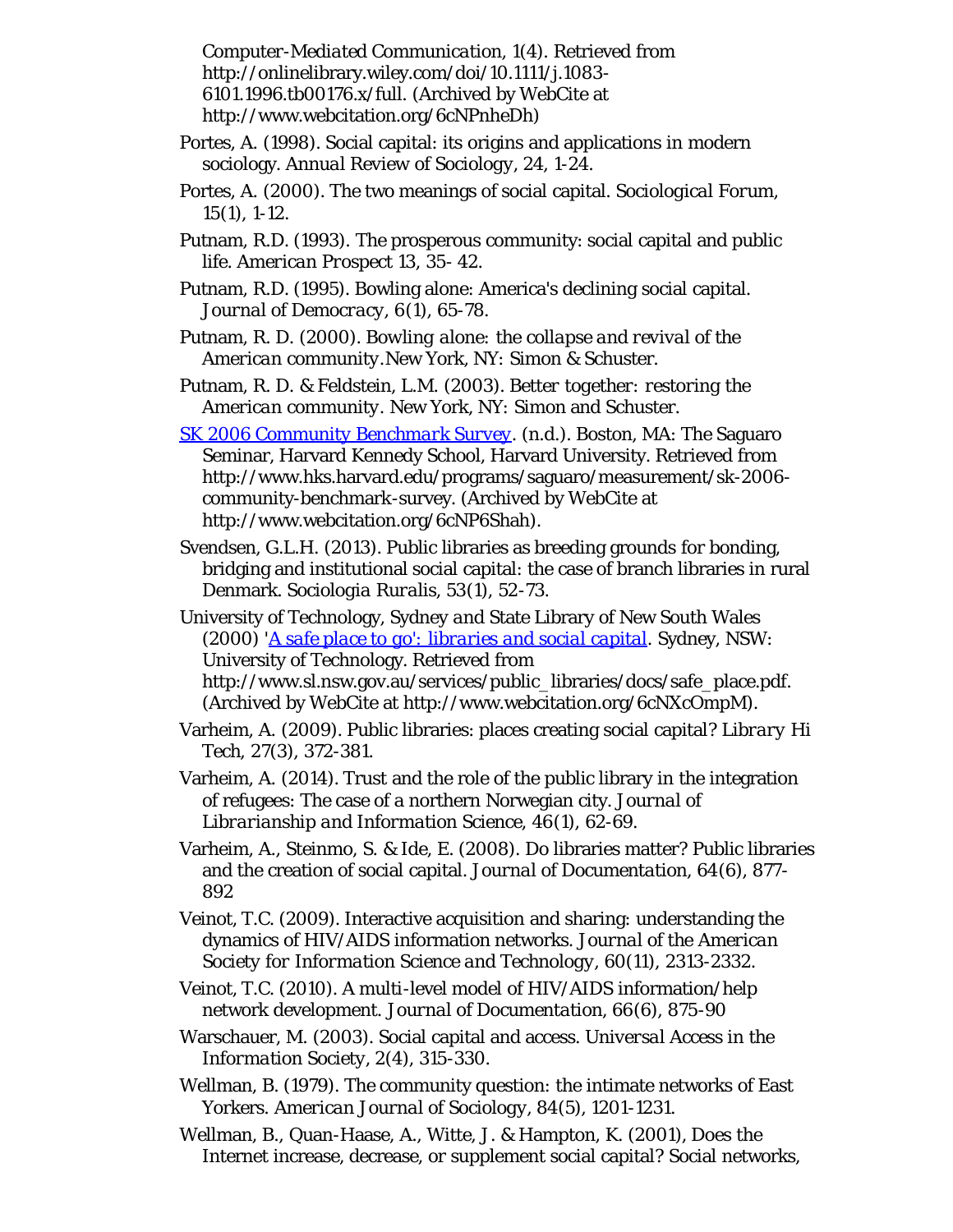participation, and community commitment. *American Behavioral Scientist, 45*(3), 437-456.

- Wellman, B., Salaff, J., Dimitrova, D., Garton, L., Garton, M., & Haythornthwaite, C. (1996). Computer networks as social networks: collaborative work, telework, and virtual community. *Annual Review of Sociology, 22*, 213-238.
- Wickramasinghe, V. & Weliwitigoda, P. (2011). Benefits gained from dimensions of social capital: a study of software developers in Sri Lanka. *Information Technology & People, 24*(4), 393-413.
- Widen-Wulff, G. & Ginman, M. (2004). Explaining knowledge sharing in organizations through the dimensions of social capital. *Journal of Information Science, 30*(5), 448-458.
- Williams, D. (2006). On and off the 'net: Scales for social capital in an online era. *Journal of Computer-Mediated Communication, 11*(2), 593-628.
- Williams, K. (2012). Informatics moments. *Library Quarterly, 82*(1), 47-73.
- Woolcock, M. (2010). The rise and routinization of social capital: 1988-2008. *Annual Review of Political Science, 13*, 469-487.
- Woudstra, L. , van den Hoof, B., & Schouten, A.P. (2012). Dimensions of quality and accessibility: Selection of human information sources from a social capital perspective. *Information Processing & Management, 48*(1), 618-630.
- Wu, W-Y., Chang, M-L. & Chen, C-W. (2008). Promoting innovation through the accumulation of intellectual capital, social capital, and entrepreneurial capital. *R & D Management, 38*(3), 265-277.
- Yang, S-C. & Farn, C-K. (2009). Social capital, behavioral control, and tacit knowledge sharing – a multi-informant design. *International Journal of Information Management, 29*(3), 210-218
- Yuan, Y.C., Gay, G. & Hembrooke, H. (2006). Focused activities and the development of social capital in a distributed learning community. *The Information Society, 22*(1), 25-39
- Zhang, L. & Jones, M.C. (2009). Can social capital enhance the careers of IT professionals. *Information Resources Management Journal, 22*(2), 69-82.

Johnson, C.A. (2015). Social capital and library and information science research: definitional chaos or coherent research enterprise? Information Research, 20(4), paper 690. Retrieved from http://InformationR.net/ir/20- 4/paper690.html (Archived by WebCite® at

hhttp://www.webcitation.org/6cdu1aGXI)

**Find other papers on this subject**

Scholar Search Google Search Bing